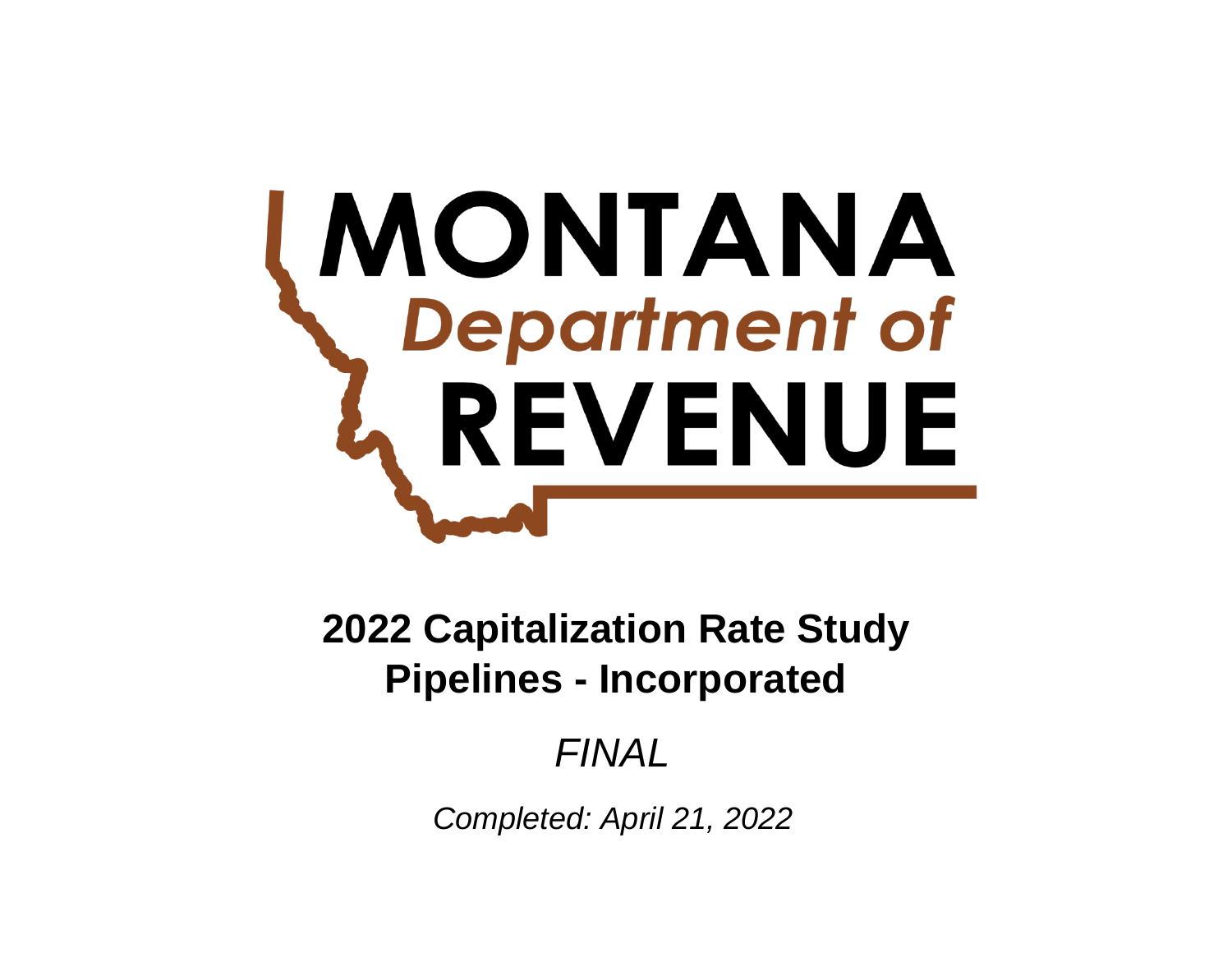## **Yield Capitalization Rate Conclusion**

**Industry: Pipelines - Incorporated**

**2022 Assessment Year**

| Capital Structure <sup>[1]</sup>                                       |        |           |
|------------------------------------------------------------------------|--------|-----------|
| Equity                                                                 | 55.00% |           |
| Debt                                                                   | 45.00% |           |
| <b>Equity Cost of Capital</b>                                          |        | Weighting |
| Capital Asset Pricing Model - Ex Post <sup>[2]</sup>                   | 11.64% | 35%       |
| Capital Asset Pricing Model - Ex Ante [2]                              | 9.62%  | 35%       |
| 3 Stage Dividend Discount Model - Dividends <sup>[3]</sup>             | 12.00% | 15%       |
| 3 Stage Dividend Discount Model - Earnings [3]                         | 17.50% | 15%       |
| <b>Weighted Average</b>                                                | 11.87% | 100%      |
| Selected Cost of Equity                                                | 11.87% |           |
|                                                                        |        |           |
| <b>Debt Cost of Capital</b>                                            |        | Weighting |
| A - Mergent's - Avg. YTM of A Rated Corporate Bonds <sup>[4]</sup>     | 3.04%  | 0%        |
| Baa - Mergent's - Avg. YTM of Baa Rated Corporate Bonds <sup>[4]</sup> | 3.37%  | 60%       |
| Ba - Avg of MTDOR Study, Bloomberg and Capital IQ <sup>[5]</sup>       | 5.31%  | 40%       |
| B - Avg of MTDOR Study, Bloomberg and Capital IQ <sup>[5]</sup>        | 7.81%  | 0%        |
| <b>Weighted Average</b>                                                | 4.15%  | 100%      |
| Selected Cost of Debt                                                  | 4.15%  |           |
|                                                                        |        |           |

## **Weighted Average Cost of Capital (WACC)**

| Source of             | Capital          |                        | <b>Marginal Tax</b> | <b>After-tax Cost</b> |                      |
|-----------------------|------------------|------------------------|---------------------|-----------------------|----------------------|
| <b>Capital</b>        | <b>Structure</b> | <b>Cost of Capital</b> | Rate                | of Capital            | <b>Weighted Cost</b> |
| Equity                | 55.00%           | 11.87%                 |                     | 11.87%                | 6.53%                |
| Debt                  | 45.00%           | 4.15%                  | 24.00%              | 3.15%                 | 1.42%                |
| <b>WACC</b>           | 100.00%          |                        |                     |                       | 7.95%                |
| <b>WACC (Rounded)</b> |                  |                        |                     |                       | 7.95%                |

## Notes

[1] From worksheet: Capital Structure

[2] From worksheet: Capital Asset Pricing Model Summary

[3] From worksheet: Yield Equity Summary

[4] January 2022, Mergent Bond Record

[5] Average corporate bond yields from: Montana Department of Revenue High Yield Debt Study and Kroll Capitalization Rate Study.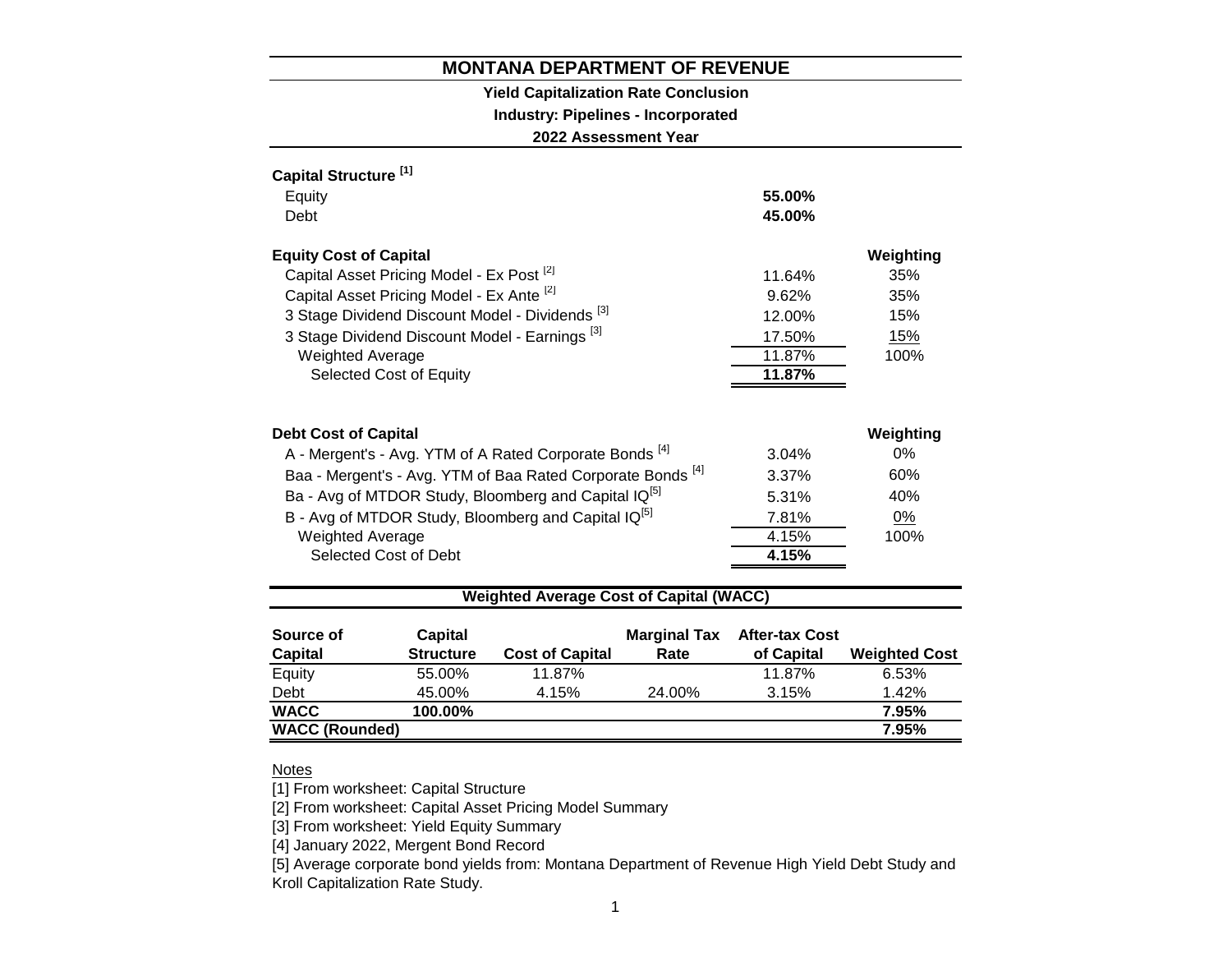## **2022 Assessment Year Industry: Pipelines - Incorporated Direct Capitalization Rate Conclusion**

| Capital Structure <sup>[1]</sup><br>Equity<br>Debt                         | 55.00%<br>45.00%   |
|----------------------------------------------------------------------------|--------------------|
| Equity Capitalization Rate <sup>[2]</sup><br>NOI After-tax<br><b>GCF</b>   | $6.00\%$<br>11.00% |
| Debt Capitalization Rate <sup>[3]</sup><br><b>Calculated Current Yield</b> | 4.30%              |

| Source of<br><b>Capital</b> | <b>Capital</b><br><b>Structure</b> | <b>Capitalization</b><br>Rate | <b>Marginal Tax</b><br>Rate | After-tax<br><b>Capitalization</b><br>Rate | Weighted<br><b>Capitalization</b><br>Rate |
|-----------------------------|------------------------------------|-------------------------------|-----------------------------|--------------------------------------------|-------------------------------------------|
| Equity                      | 55.00%                             | 6.00%                         |                             | 6.00%                                      | 3.30%                                     |
| Debt                        | 45.00%                             | 4.30%                         | 24.00%                      | 3.27%                                      | 1.47%                                     |
| <b>Total</b>                | 100.00%                            |                               |                             |                                            | 4.77%                                     |
| <b>Total (Rounded)</b>      |                                    |                               |                             |                                            | 4.80%                                     |

| <b>GCF Direct Capitalization Rate</b> |                             |                               |                             |                                            |                                           |  |  |  |
|---------------------------------------|-----------------------------|-------------------------------|-----------------------------|--------------------------------------------|-------------------------------------------|--|--|--|
| Source of                             | Capital<br><b>Structure</b> | <b>Capitalization</b><br>Rate | <b>Marginal Tax</b><br>Rate | After-tax<br><b>Capitalization</b><br>Rate | Weighted<br><b>Capitalization</b><br>Rate |  |  |  |
| <b>Capital</b>                        |                             |                               |                             |                                            |                                           |  |  |  |
| Equity                                | 55.00%                      | 11.00%                        |                             | 11.00%                                     | 6.05%                                     |  |  |  |
| Debt                                  | 45.00%                      | 4.30%                         | 24.00%                      | 3.27%                                      | 1.47%                                     |  |  |  |
| <b>WACC</b>                           | 100.00%                     |                               |                             |                                            | 7.52%                                     |  |  |  |
|                                       |                             |                               |                             |                                            |                                           |  |  |  |
| <b>Total (Rounded)</b>                |                             |                               |                             |                                            | 7.55%                                     |  |  |  |

Notes:

[1] From worksheet: Capital Structure

[2] From worksheet: Direct Equity Summary

[3] From worksheet: Calculated Current Yield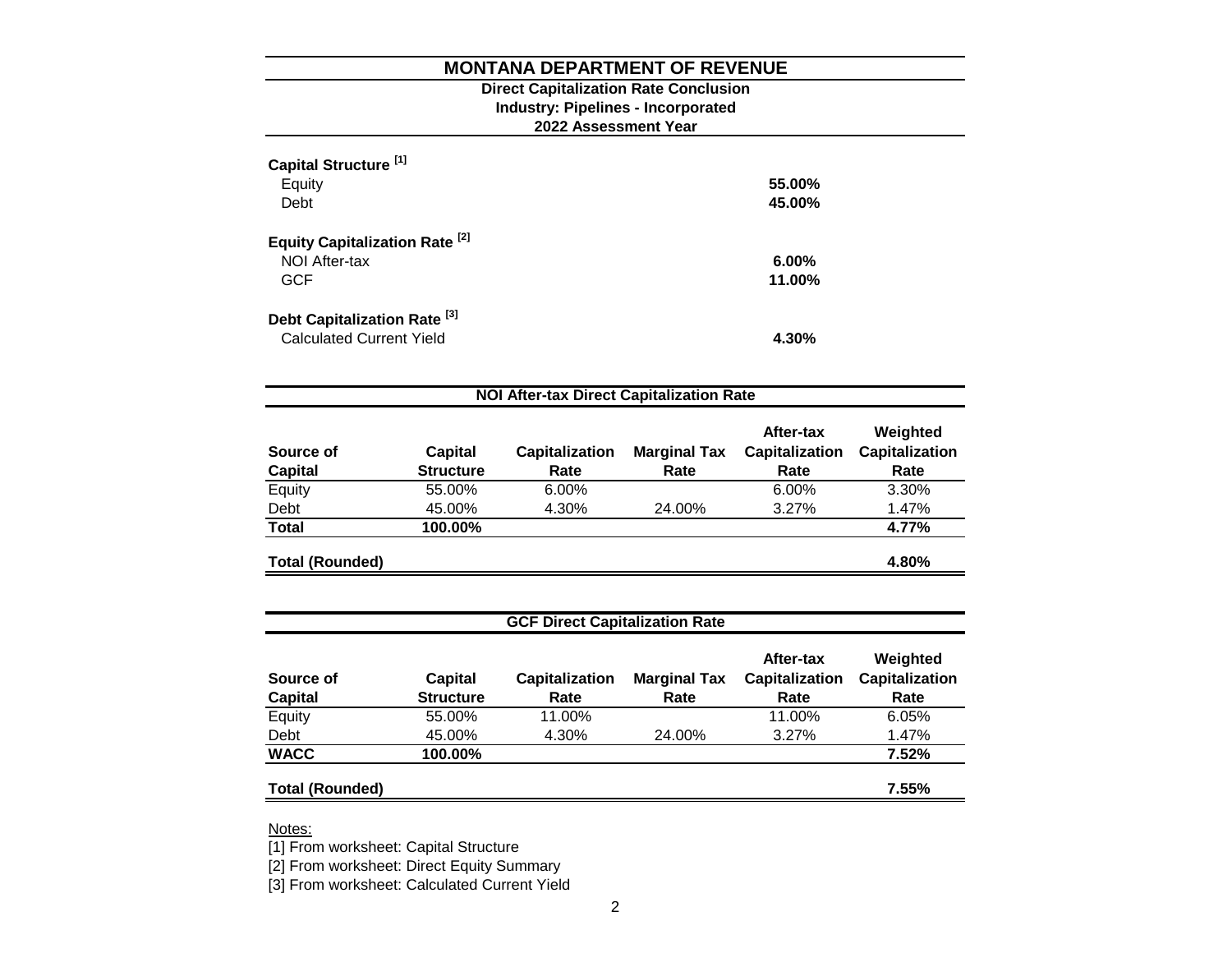# **Selection of Guideline Companies**

## **Industry: Pipelines - Incorporated**

## **2022 Assessment Year**

# **Screening Requirements:**

The universe of companies is all companies listed in Value Line under the Oil-Gas Distribution industry.

Companies were then selected using the following screening criteria:

- 1. Engaged primarily in providing midstream transportation services.
- 2. Incorporated as a corporation (not a partnership).
- 3. Actively traded on an American exchange.
- 4. Headquartered / incorporated in the United States
- 5. No significant merger & acquisition activity during the year.

|                |                  |             | <b>Actively</b> |              | <b>Consider as</b> |                         |                  |             |
|----------------|------------------|-------------|-----------------|--------------|--------------------|-------------------------|------------------|-------------|
|                |                  |             | traded on an    |              | <b>Potential</b>   | <b>Not Engaged</b>      | Use as           |             |
| <b>Company</b> | <b>Midstream</b> | Not a       | American        | Incorporated | <b>Guideline</b>   | in Material             | <b>Guideline</b> |             |
| <b>Ticker</b>  | transportation   | partnership | exchange        | in U.S.      | Company            | <b>M&amp;A Activity</b> | Company          | <b>Note</b> |
| <b>ALTM</b>    | Yes              | Yes         | Yes             | Yes          | Yes                | No                      | No               | $[1]$       |
| AM             | Yes              | Yes         | Yes             | Yes          | Yes                | Yes                     | Yes              |             |
| <b>CLNE</b>    | No               |             |                 |              |                    |                         |                  |             |
| ENB.TO         |                  |             | No.             |              |                    |                         |                  |             |
| <b>ENLC</b>    | Yes              | Yes         | Yes             | Yes          | <b>Yes</b>         | Yes                     | Yes              |             |
| <b>INT</b>     | No               |             |                 |              |                    |                         |                  |             |
| KMI            | Yes              | Yes         | Yes             | Yes          | Yes                | No                      | Yes              | $[2]$       |
| <b>LNG</b>     | No.              |             |                 |              |                    |                         |                  |             |
| <b>OKE</b>     | Yes              | Yes         | Yes             | Yes          | Yes                | Yes                     | Yes              |             |
| PPL.TO         |                  |             | No.             |              |                    |                         |                  |             |
| <b>TRP</b>     |                  |             |                 | No           |                    |                         |                  |             |
| <b>WMB</b>     | Yes              | Yes         | Yes             | Yes          | <b>Yes</b>         | Yes                     | <b>Yes</b>       |             |

[1] ALTM has agreed to a merger with BCP Raptor

[2] KMI's acquisition activity during the year was not significant enough to warrant exclusion from GPC selection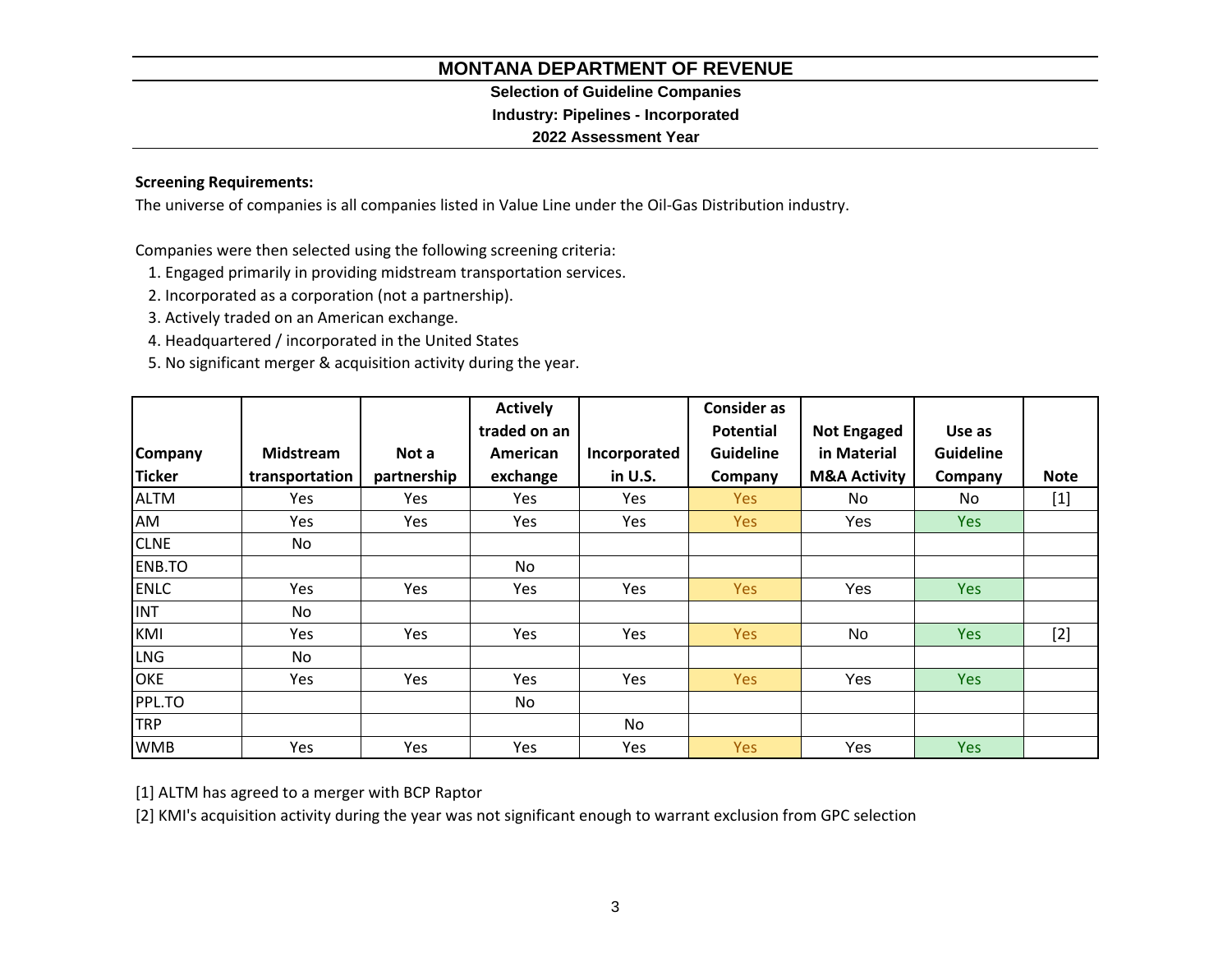#### **Support for Capital Structure Industry: Pipelines - Incorporated**

**2022 Assessment Year**

*(\$ and Shares Outstanding In Millions, Except Per Share Amounts)*

| A                    | в                           | C             | D          | Е                      |                | G                | н                   |                     | u                      | Κ                       |          | M         | N         |
|----------------------|-----------------------------|---------------|------------|------------------------|----------------|------------------|---------------------|---------------------|------------------------|-------------------------|----------|-----------|-----------|
|                      |                             |               |            |                        | End of<br>Year |                  |                     |                     |                        | <b>Total</b><br>Common, |          |           |           |
|                      |                             |               |            |                        | <b>Closing</b> |                  |                     |                     |                        | Preferred, LT           |          |           |           |
| Ticker               |                             | Industry      | Financial  | <b>Shares</b>          | <b>Stock</b>   | <b>MV Common</b> | <b>MV Preferred</b> | <b>MV Long Term</b> | <b>PV of Operating</b> | Debt, & Op              |          | %         | % Debt &  |
| Symbol               | Company                     | Group         |            | Strength   Outstanding | Price          | <b>Stock</b>     | <b>Stock</b>        | Debt                | Leases                 | Leases                  | % Common | Preferred | Op Leases |
|                      |                             | Value Line    | Value Line | $10-K$                 | Yahoo          | ExF              | $10-K$              | $10-K$              | $10-K$                 | $G+H+I+J$               | G/K      | H/K       | $(l+J)/K$ |
|                      |                             |               |            |                        |                |                  | Note $[1]$          | Note $[2]$          |                        |                         |          |           |           |
| AM                   | Antero Midstream Corp.      | <b>OILGAS</b> | $C++$      | 477                    | 9.68           | 4,614            | $\mathbf 0$         | 3,257               |                        | 7,871                   | 59%      | 0%        | 41%       |
| <b>ENLC</b>          | <b>EnLink Midstream LLC</b> | <b>OILGAS</b> | C+         | 484                    | 6.89           | 3,337            |                     | 4,520               | 85                     | 7,942                   | 42%      | 0%        | 58%       |
| KMI                  | Kinder Morgan Inc.          | <b>OILGAS</b> |            | 2,267                  | 15.86          | 35,961           |                     | 37,778              | 315                    | 74,054                  | 49%      | 0%        | 51%       |
| OKE                  | ONEOK Inc.                  | <b>OILGAS</b> | $B+$       | 446                    | 58.76          | 26,215           | 0                   | 15,643              | 89                     | 41,947                  | 62%      | 0%        | 38%       |
| <b>WMB</b>           | Williams Cos.               | <b>OILGAS</b> | ΙB         | .216                   | 26.04          | 31,654           | 35                  | 27,768              | 164                    | 59,621                  | 53%      | 0%        | 47%       |
| <b>All Companies</b> |                             |               |            |                        |                | 101,780          | 35                  | 88,966              | 654                    | 191,435                 | 53%      | $0\%$     | 47%       |
| Average              |                             |               |            |                        |                |                  |                     |                     |                        |                         | 53%      | 0%        | 47%       |
| Median               |                             |               |            |                        |                |                  |                     |                     |                        |                         | 53%      | 0%        | 47%       |
|                      | <b>Trimmed Average</b>      |               |            |                        |                |                  |                     |                     |                        |                         | 53%      | 0%        | 47%       |
| High                 |                             |               |            |                        |                |                  |                     |                     |                        |                         | 62%      | 0%        | 58%       |
| Low                  |                             |               |            |                        |                |                  |                     |                     |                        |                         | 42%      | 0%        | 38%       |
| Say                  |                             |               |            |                        |                |                  |                     |                     |                        |                         | 55%      |           | 45%       |

| Notes:                                                                   |                   |     | <u>Median</u> |     |
|--------------------------------------------------------------------------|-------------------|-----|---------------|-----|
| [1] Market value of preferred stock assumed to equal book value          | Current Year      | 53% | 0%            | 47% |
| [2] Market value of debt is fair value of long term debt from 10-K notes | <b>Prior Year</b> | 49% | 0%            | 51% |
|                                                                          | 2 Years Prior     | 54% | 0%            | 46% |
| MCA 15-1-210, rationale for changes to guideline companies:              | 3 Year Average    | 52% | 0%            | 48% |

2022 - ALTM was removed for merger activity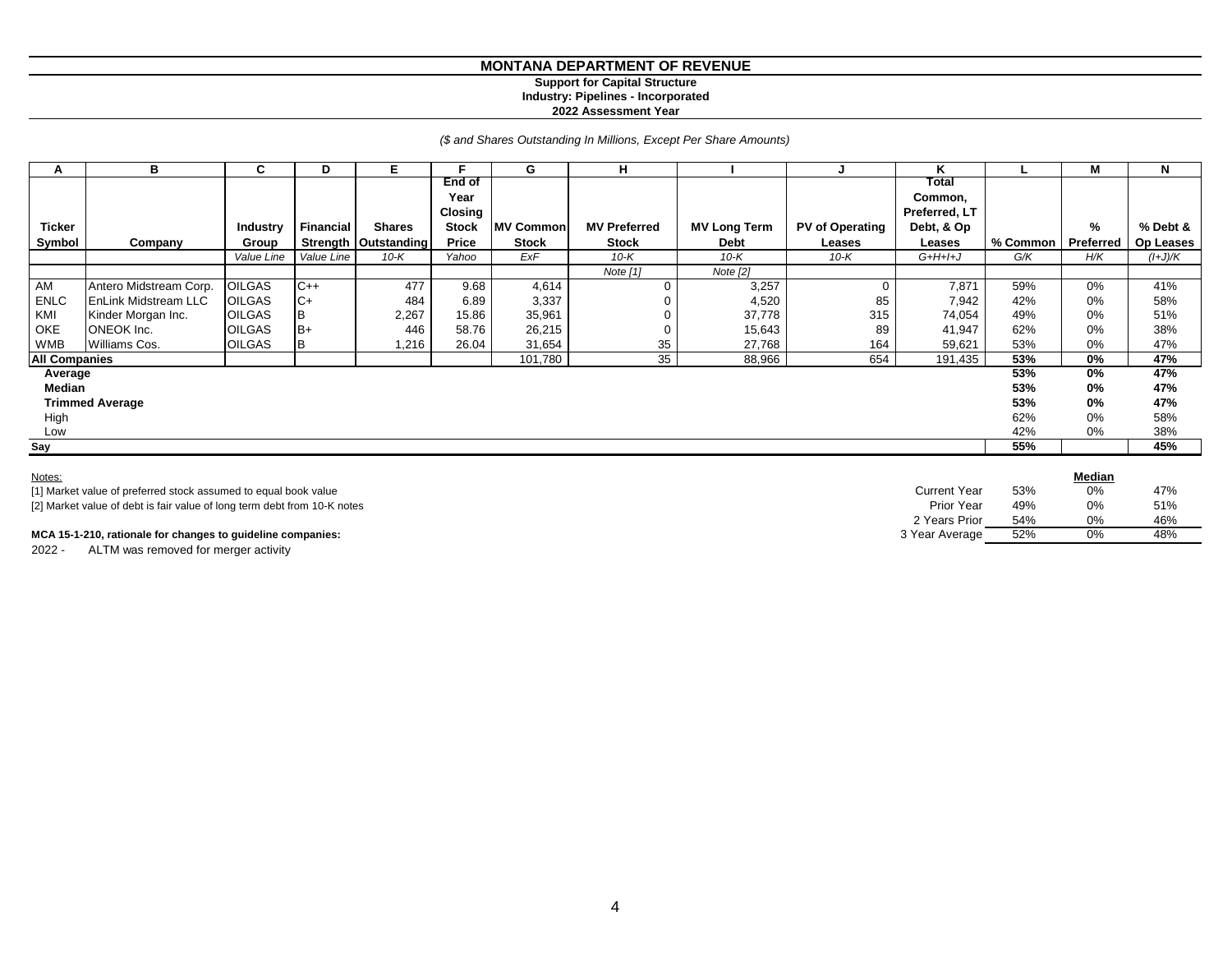#### **MONTANA DEPARTMENT OF REVENUE Capital Asset Pricing Model (CAPM)**

# **Industry: Pipelines - Incorporated**

**2022 Assessment Year**

#### *k e = R <sup>f</sup> + β x ERP*

|           |                                   | Ex Post | Ex Ante |
|-----------|-----------------------------------|---------|---------|
| $k_{e}$   | Cost of Equity                    | 11.64%  | 9.62%   |
| $R_f =$   | <b>Risk Free Rate</b>             | 1.94%   | 1.94%   |
| $\beta =$ | Beta                              | 1.30    | 1.30    |
| $ERP =$   | Equity Risk Premium $(R_m - R_f)$ | 7.46%   | 5.91%   |
| $R_m =$   | Market Rate of Return             | 9.40%   | 7.85%   |

#### **Risk Free Rate Measures (R<sup>f</sup> ):**

| The Value Line Investment Survey: Selection & Opinion <sup>[1]</sup>                 |       |
|--------------------------------------------------------------------------------------|-------|
| January 7, 2022 Page 2089                                                            |       |
| Selected Yields on Taxable U.S. Treasury Securities as of 12/27/21                   |       |
| 10-year                                                                              | 1.48% |
| 30-year                                                                              | 1.88% |
| Federal Reserve Statistical Release <sup>[2]</sup>                                   |       |
| U.S. government securities, Treasury constant maturities, Nominal, December 31, 2021 |       |
| 10-year                                                                              | 1.52% |
| 20-year                                                                              | 1.94% |
| 30-year                                                                              | 1.90% |
| <b>Risk Free Rate Selected</b>                                                       | 1.94% |
| <b>Notes</b>                                                                         |       |
| [1] "Value Line Selection & Opinion", Value Line (January 7, 2022)                   |       |
| [2] https://www.federalreserve.gov/datadownload/Choose.aspx?rel=H.15                 |       |
|                                                                                      |       |
| Ex Post - Equity Risk Premium Measures (ERP = Rm - Rf)                               |       |

#### Duff & Phelps, 2022 Cost of Capital Navigator

|                                             |                 | $R_m$ | R.    | <b>ERP</b> |
|---------------------------------------------|-----------------|-------|-------|------------|
| ERP "Historical" - Ex Post                  | Arithmetic Avg. | 9.40% | 1.94% | 7.46%      |
| ERP "Supply-side" - Ex Post                 | Arithmetic Avg. | 8.16% | 1.94% | 6.22%      |
| <b>Ex Post Equity Risk Premium Selected</b> |                 | 9.40% | 1.94% | 7.46%      |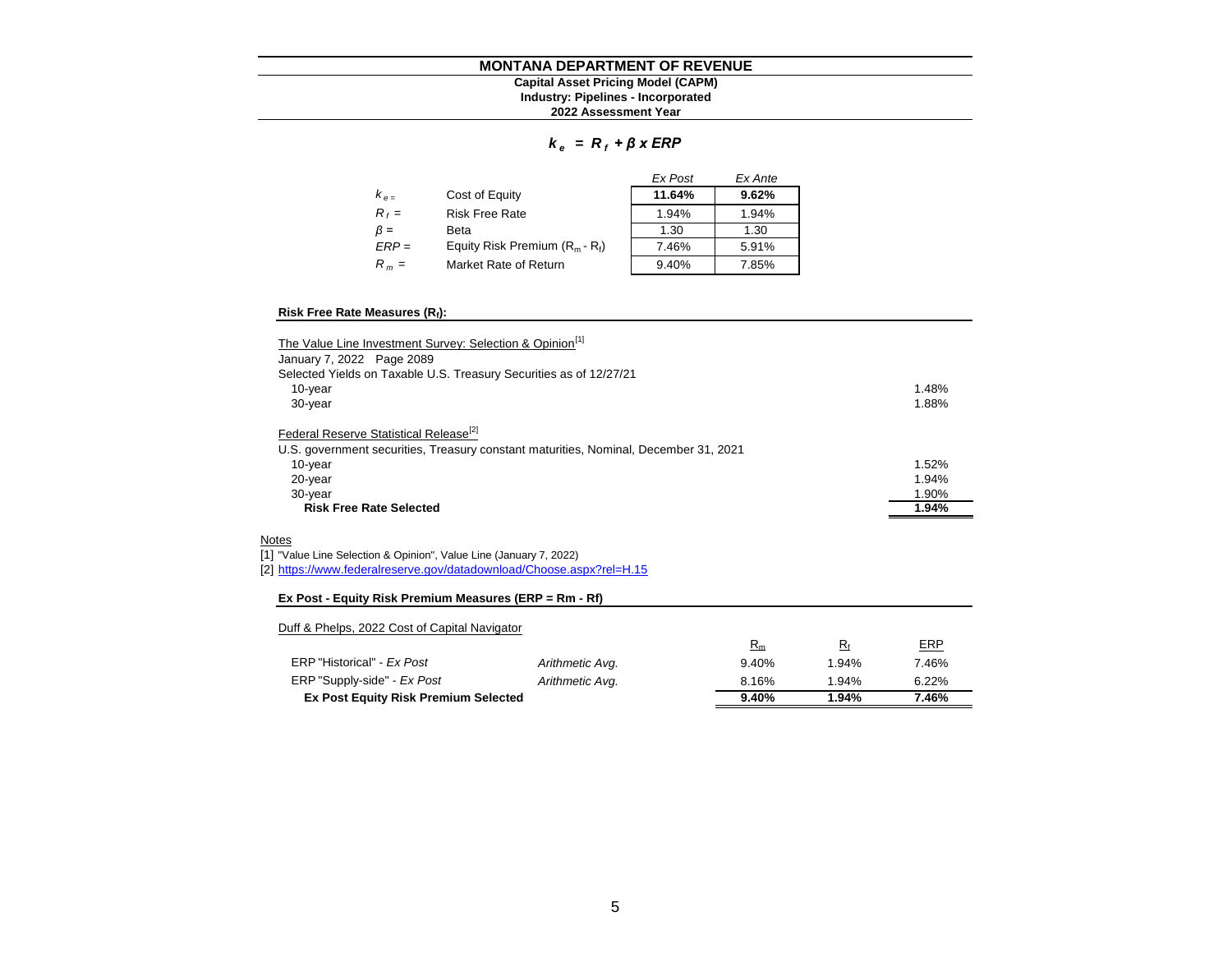#### **Industry: Pipelines - Incorporated Capital Asset Pricing Model (CAPM)**

|  |  |  |  |  |  | $R_f$ + $\beta$ x ERP |
|--|--|--|--|--|--|-----------------------|
|--|--|--|--|--|--|-----------------------|

| Ex Ante - Equity Risk Premium Measures (ERP = Rm - Rf) |  |
|--------------------------------------------------------|--|
|--------------------------------------------------------|--|

| DOR 3 Stage Dividend Growth Model, S & P 500, See Exhibit |       |             |            |
|-----------------------------------------------------------|-------|-------------|------------|
|                                                           | $R_m$ | $R_{\rm f}$ | <b>ERP</b> |
| ERP - Ex Ante                                             | 8.05% | 1.94%       | 6.11%      |
| Duff & Phelps, 2022 Cost of Capital Navigator             |       |             |            |
|                                                           | $R_m$ | $R_{\rm f}$ | ERP        |
| ERP "Conditional" - Ex Ante                               | 8.00% | 2.50%       | 5.50%      |
| Damodaran Implied ERP (Jan 5, 2022)                       |       |             |            |
|                                                           | $R_m$ | $R_{\rm f}$ | <b>ERP</b> |
| Implied Premium (FCFE) - Ex Ante                          | 5.76% | 1.52%       | 4.24%      |
| Implied Premium (FCFE with sustainable payout) - Ex Ante  | 6.42% | 1.52%       | 4.90%      |
|                                                           | $R_m$ | $R_{\rm f}$ | ERP        |
| Average                                                   | 7.06% |             | 5.19%      |
| Median                                                    | 7.21% |             | 5.20%      |
| <b>High</b>                                               | 8.05% |             | 6.11%      |
| Low                                                       | 5.76% |             | 4.24%      |
| <b>Equity Risk Premium Selected</b>                       | 7.85% | 1.94%       | 5.91%      |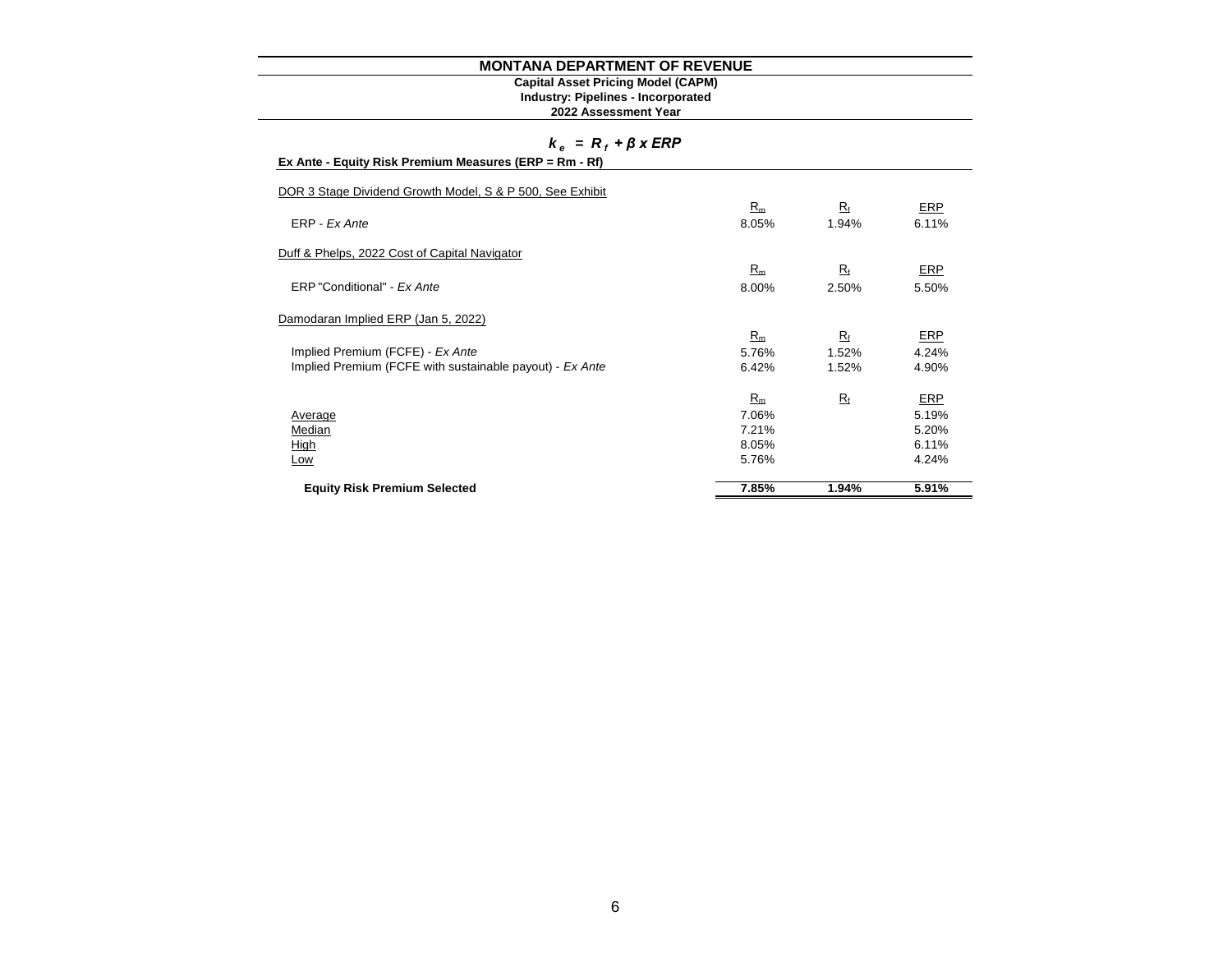## **2022 Assessment Year Industry: Pipelines - Incorporated Support for Beta Selection in CAPM**

| A                      | в                      | C               | D                | Е           |
|------------------------|------------------------|-----------------|------------------|-------------|
| <b>Ticker</b>          |                        | <b>Industry</b> | <b>Financial</b> |             |
| Symbol                 | <b>Company</b>         | Group           | <b>Strength</b>  | <b>Beta</b> |
|                        |                        | Value Line      | Value Line       | Value Line  |
| AM                     | Antero Midstream Corp. | <b>OILGAS</b>   | $C++$            | 1.10        |
| <b>ENLC</b>            | EnLink Midstream LLC   | <b>OILGAS</b>   | $C+$             | 1.65        |
| KMI                    | Kinder Morgan Inc.     | <b>OILGAS</b>   | B                | 1.15        |
| <b>OKE</b>             | <b>ONEOK Inc.</b>      | <b>OILGAS</b>   | B+               | 1.50        |
| <b>WMB</b>             | Williams Cos.          | <b>OILGAS</b>   | в                | 1.20        |
| Average                |                        |                 |                  | 1.32        |
| <b>Median</b>          |                        |                 |                  | 1.20        |
| <b>Trimmed Average</b> |                        |                 |                  | 1.28        |
| High                   |                        |                 |                  | 1.65        |
| Low                    |                        |                 |                  | 1.10        |
| Say                    |                        |                 |                  | 1.30        |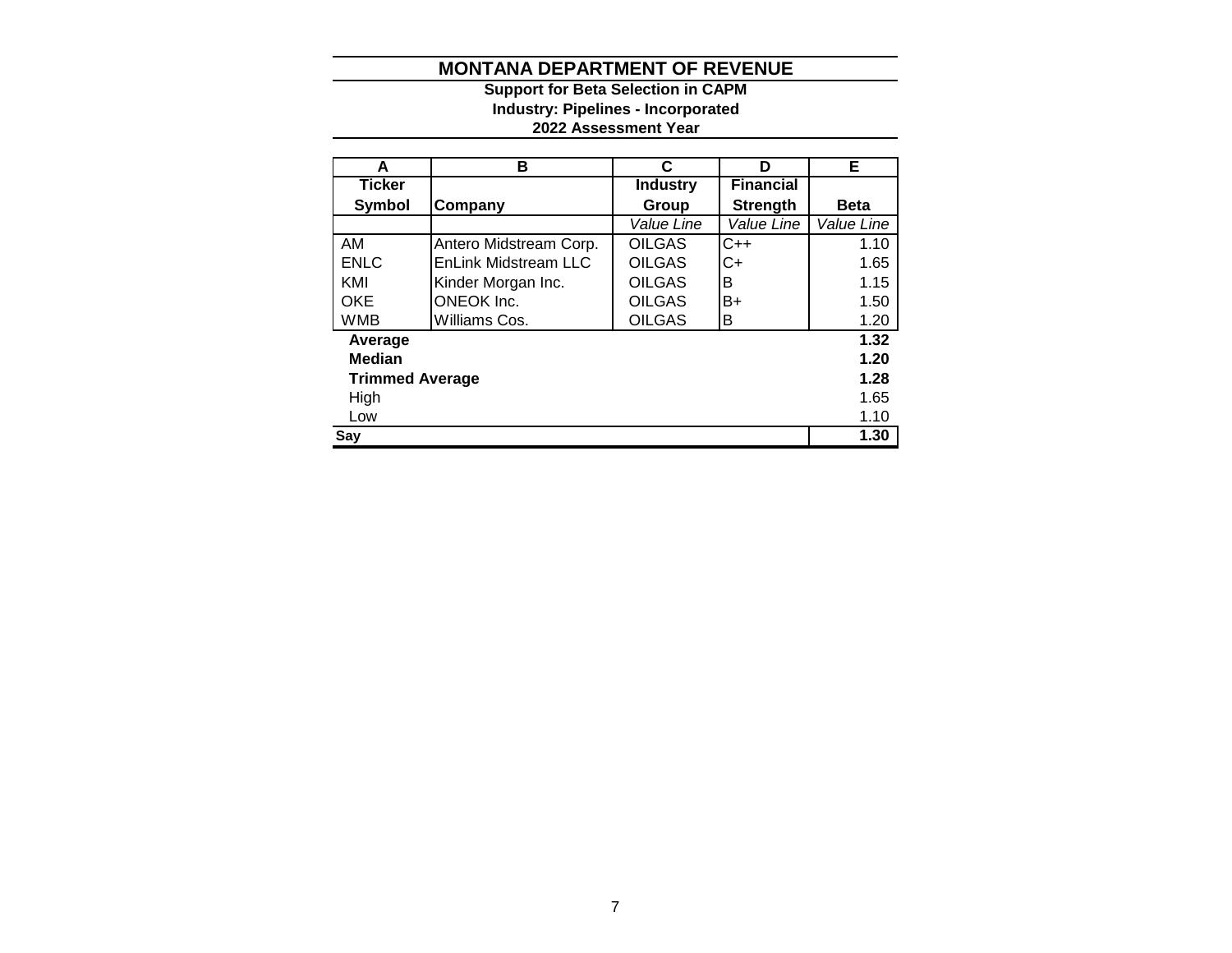## **Inflation & Real Growth**

**Industry: Pipelines - Incorporated**

#### **2022 Assessment Year**

|                                                   |                    |                             |                          |       | <b>Nominal Growth</b> |
|---------------------------------------------------|--------------------|-----------------------------|--------------------------|-------|-----------------------|
| A                                                 | в                  | C                           | D                        | Е     | F                     |
| <b>Source Description</b>                         | Inflation<br>(CPI) | <b>Real Growth</b><br>(GDP) | <b>Nominal</b><br>Growth | Low   | High                  |
| Livingston Survey <sup>[1]</sup>                  | 2.44%              | 2.21%                       | 4.65%                    |       |                       |
| Survey of Professional Forecasters <sup>[2]</sup> | 2.49%              | 2.25%                       | 4.74%                    |       |                       |
| Congressional Budget Office <sup>[3]</sup>        |                    |                             |                          |       |                       |
| Average                                           | 2.47%              | 2.23%                       | 4.70%                    |       |                       |
| Median                                            | 2.47%              | 2.23%                       | 4.70%                    |       |                       |
| High                                              | 2.49%              | 2.25%                       | 4.74%                    |       |                       |
| Low                                               | 2.44%              | 2.21%                       | 4.65%                    |       |                       |
| <b>Selected</b>                                   | 2.45%              | 2.25%                       | 4.70%                    | 4.65% | 4.74%                 |

| <b>Inflationary Trend Factors</b> |                  |                                                     |                                             |                                   |                                                            |                                |
|-----------------------------------|------------------|-----------------------------------------------------|---------------------------------------------|-----------------------------------|------------------------------------------------------------|--------------------------------|
| Year                              | Dec. CPI-U Index | <b>Percent</b><br>Change<br>From<br><b>Previous</b> | Dec. to Dec.<br><b>Conversion</b><br>Factor | Annual Avg.<br><b>CPI-U Index</b> | <b>Percent</b><br>Change<br><b>From</b><br><b>Previous</b> | Annual<br>Conversion<br>Factor |
|                                   |                  |                                                     |                                             |                                   |                                                            |                                |
|                                   |                  |                                                     |                                             |                                   |                                                            |                                |
|                                   | Note [5]         | Note [6]                                            | <b>Note [7]</b>                             | Note [5]                          | Note [6]                                                   | <b>Note [7]</b>                |
| 2011                              | 225.672          | 2.9%                                                | 1.2354                                      | 224.939                           | 3.1%                                                       | 1.2046                         |
| 2012                              | 229.601          | 1.7%                                                | 1.2143                                      | 229.594                           | 2.0%                                                       | 1.1802                         |
| 2013                              | 233.049          | 1.5%                                                | 1.1963                                      | 232.957                           | 1.4%                                                       | 1.1632                         |
| 2014                              | 234.812          | 0.8%                                                | 1.1873                                      | 236.736                           | 1.6%                                                       | 1.1446                         |
| 2015                              | 236.525          | 0.7%                                                | 1.1787                                      | 237.017                           | 0.1%                                                       | 1.1433                         |
| 2016                              | 241.432          | 2.0%                                                | 1.1548                                      | 240.007                           | 1.2%                                                       | 1.1290                         |
| 2017                              | 246.524          | 2.1%                                                | 1.1309                                      | 245.120                           | 2.1%                                                       | 1.1055                         |
| 2018                              | 251.233          | 1.9%                                                | 1.1097                                      | 251.107                           | 2.4%                                                       | 1.0791                         |
| 2019                              | 256.974          | 2.2%                                                | 1.0849                                      | 255.657                           | 1.8%                                                       | 1.0599                         |
| 2020                              | 260.474          | 1.3%                                                | 1.0704                                      | 258.811                           | 1.2%                                                       | 1.0470                         |
| 2021                              | 278.802          | 6.6%                                                | 1.0000                                      | 270.970                           | 4.5%                                                       | 1.0000                         |

Notes

[1] Federal Reserve Bank of Philadelphia The Livingston Survey December 17, 2021 Table 3 Inflation Rate and Real GDP mean

<https://www.philadelphiafed.org/research-and-data/real-time-center/livingston-survey>

[2] Federal Reserve Bank of Philadelphia Survey of Professional Forecasters February 11, 2022 Table 8 and Table 9 Average over next 10-Year mean

<https://www.philadelphiafed.org/surveys-and-data/real-time-data-research/survey-of-professional-forecasters> [3] Not available at study date

<https://www.cbo.gov/about/products/budget-economic-data#4>

[5] Historical Consumer Price Index for All Urban Consumers (CPI-U): U.S. city average, all items, index averages (1982-84=100, unless otherwise noted)

<https://www.bls.gov/cpi/tables/supplemental-files/historical-cpi-u-202001.pdf>

[6] (Row year - Previous Year) / Row Year

[7] Most current year / Row year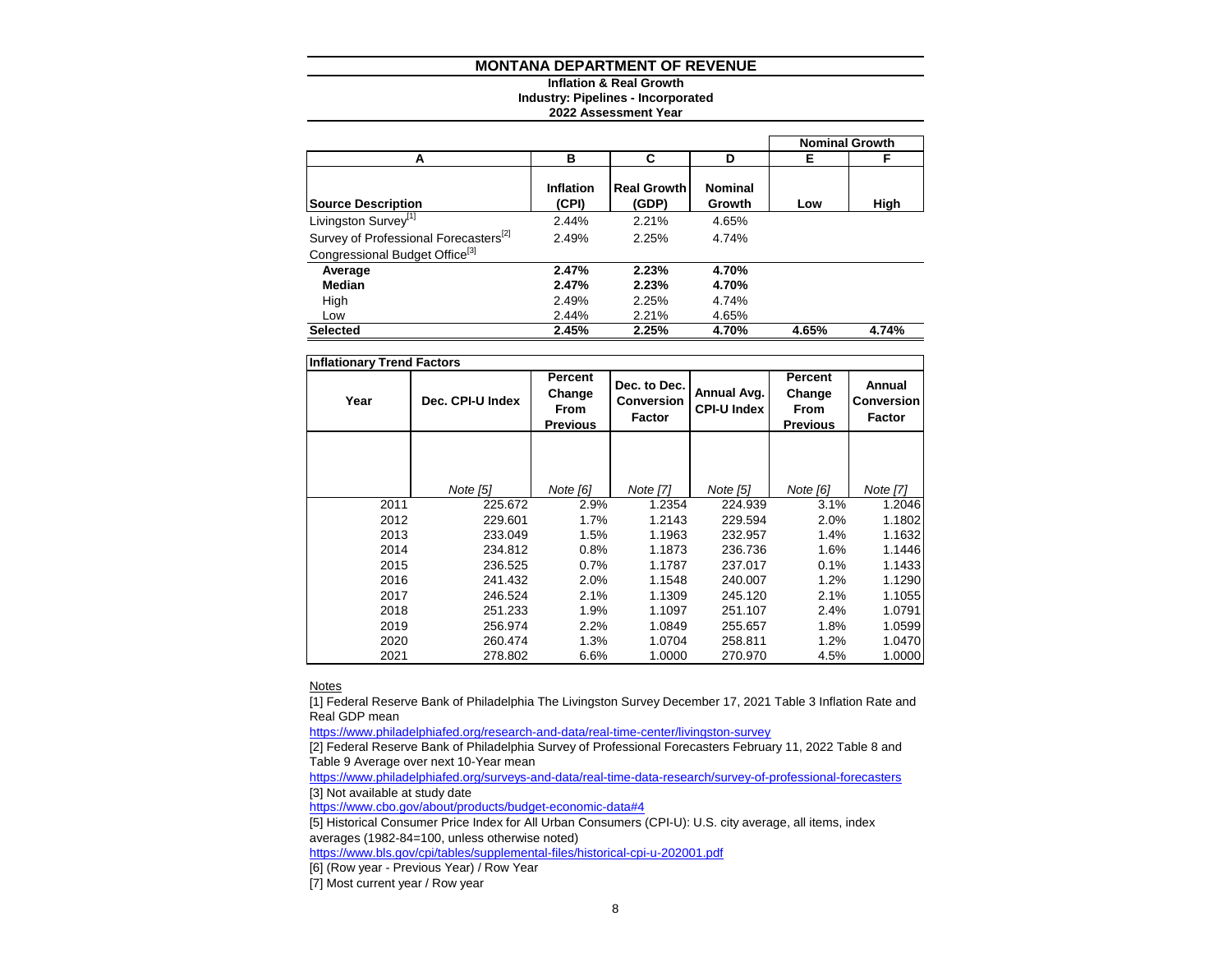# **3 Stage Dividend Discount Model (DDM) Industry: Pipelines - Incorporated**

**2022 Assessment Year**

**ke = (D<sup>1</sup> / P<sup>0</sup> ) + g**

**ke =** Cost of Equity

**D1 =** Expected Dividend

**P0 =** Current Price Per Share

**g =** Sustainable Long-Term Growth

| A                     | В                            | C.                    | D                 | Е                      | F.                         | G                          | н                      |                       |
|-----------------------|------------------------------|-----------------------|-------------------|------------------------|----------------------------|----------------------------|------------------------|-----------------------|
|                       |                              | 2021                  | 2022 Est          |                        | <b>Sustainable</b>         | <b>Sustainable</b>         |                        | <b>Cost of Equity</b> |
|                       |                              | <b>Year End Stock</b> | Div'ds Decl'd per | <b>Expected Equity</b> | Long-Term                  | Long-Term                  | <b>Cost of Equity</b>  | <b>Earnings</b>       |
| <b>Ticker</b>         | Company                      | <b>Price</b>          | sh                | <b>Payout Yield</b>    | Growth Rate <sup>[1]</sup> | Growth Rate <sup>[1]</sup> | <b>Dividend Growth</b> | Growth                |
|                       |                              | Yahoo                 | Value Line        | D/C                    | Dividends                  | Earnings                   | $E + F$                | $E+G$                 |
|                       |                              | $P_{0}$               | $D_1$             | $D_1/P_0$              | g                          | g                          | $k_e$                  | $k_{\circ}$           |
| AM                    | Antero Midstream Corp.       | 9.68                  | 0.90              | 9.30%                  | 10.22%                     | 13.97%                     | 19.52%                 | 23.26%                |
| <b>ENLC</b>           | <b>IEnLink Midstream LLC</b> | 6.89                  | 0.38              | 5.52%                  | 2.25%                      | 47.57%                     | 7.77%                  | 53.09%                |
| KMI                   | Kinder Morgan Inc.           | 15.86                 | 1.15              | 7.25%                  | 8.01%                      | 9.84%                      | 15.26%                 | 17.10%                |
| <b>OKE</b>            | <b>ONEOK</b> Inc.            | 58.76                 | 3.90              | 6.64%                  | 4.82%                      | 10.82%                     | 11.46%                 | 17.46%                |
| <b>WMB</b>            | Williams Cos.                | 26.04                 | 1.68              | 6.45%                  | 5.55%                      | 5.88%                      | 12.00%                 | 12.33%                |
| Average               |                              |                       |                   |                        |                            |                            | 13.20%                 | 24.65%                |
| <b>Median</b>         |                              |                       |                   |                        |                            |                            | 12.00%                 | 17.46%                |
| <b>Timmed Average</b> |                              |                       |                   |                        |                            |                            | 12.91%                 | 19.27%                |
| High                  |                              |                       |                   |                        |                            |                            | 19.52%                 | 53.09%                |
| Low                   |                              |                       |                   |                        |                            |                            | 7.77%                  | 12.33%                |
| <b>Selected</b>       |                              |                       |                   |                        |                            |                            | 12.00%                 | 17.50%                |

Notes:

[1] From worksheet: DDM Sustainable Long-Term Growth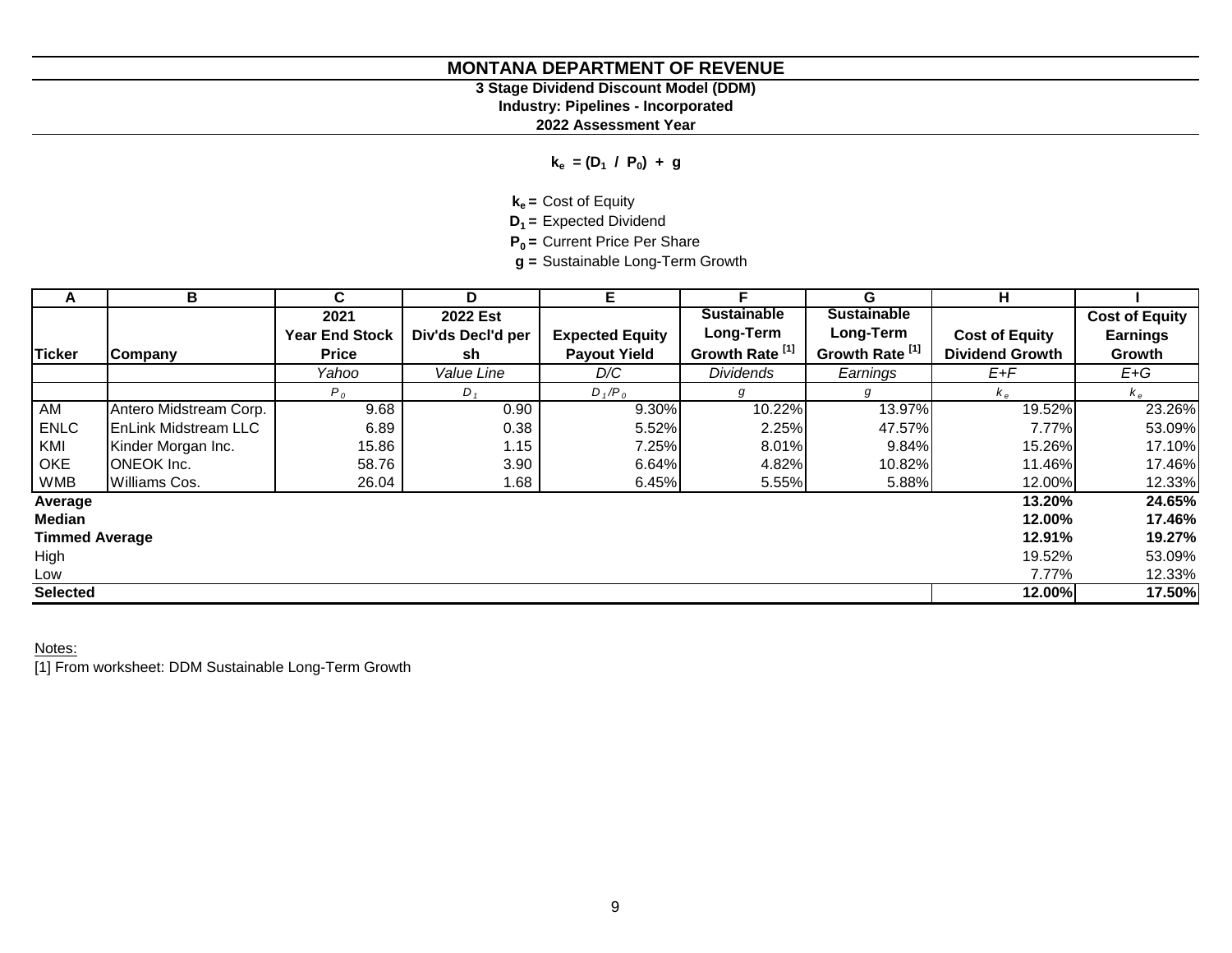# **Support for DDM - Short Term Growth Rate Calculations Industry: Pipelines - Incorporated**

**2022 Assessment Year**

| A             | В                           |                      | D             |                 |               | G                  |
|---------------|-----------------------------|----------------------|---------------|-----------------|---------------|--------------------|
|               |                             | <b>End of Year</b>   | Div'ds Decl'd | <b>Expected</b> | Div'ds Decl'd |                    |
|               |                             | <b>Closing Stock</b> | per sh        | <b>Dividend</b> | per sh        | <b>Short-Term</b>  |
| <b>Ticker</b> | Company                     | <b>Price</b>         | 2022 Est      | Yield           | 2024-2026 Est | <b>Growth Rate</b> |
|               |                             | Yahoo                | Value Line    | D/C             | Value Line    | Note $[1]$         |
| AM            | Antero Midstream Corp.      | 9.68                 | 0.90          | $9.30\%$        | 1.25          | 11.57%             |
| <b>ENLC</b>   | <b>EnLink Midstream LLC</b> | 6.89                 | 0.38          | 5.52%           | 0.38          | 0.00%              |
| KMI           | Kinder Morgan Inc.          | 15.86                | 1.15          | 7.25%           | 1.50          | 9.26%              |
| OKE           | <b>ONEOK Inc.</b>           | 58.76                | 3.90          | 6.64%           | 4.50          | 4.89%              |
| <b>WMB</b>    | <b>Williams Cos.</b>        | 26.04                | 1.68          | 6.45%           | 2.00          | 5.98%              |

| <b>.</b>      | в                           | С                   |                     |                    |
|---------------|-----------------------------|---------------------|---------------------|--------------------|
|               |                             | <b>Earnings per</b> | <b>Earnings per</b> |                    |
|               |                             | share               | share               | <b>Short-Term</b>  |
| <b>Ticker</b> | Company                     | <b>2022 Est</b>     | 2024-2026 Est       | <b>Growth Rate</b> |
|               |                             | Value Line          | Value Line          | Note $[1]$         |
| AM            | Antero Midstream Corp.      | 0.80                | 1.25                | 16.04%             |
| <b>ENLC</b>   | <b>EnLink Midstream LLC</b> | 0.15                | 0.60                | 58.74%             |
| KMI           | Kinder Morgan Inc.          | 1.15                | 1.60                | 11.64%             |
| <b>OKE</b>    | <b>ONEOK</b> Inc.           | 3.80                | 5.50                | 13.12%             |
| <b>WMB</b>    | Williams Cos.               | 1.45                | 1.75                | 6.47%              |

**Notes** 

[1] 4 year compound annual growth rate (CAGR) - 3 periods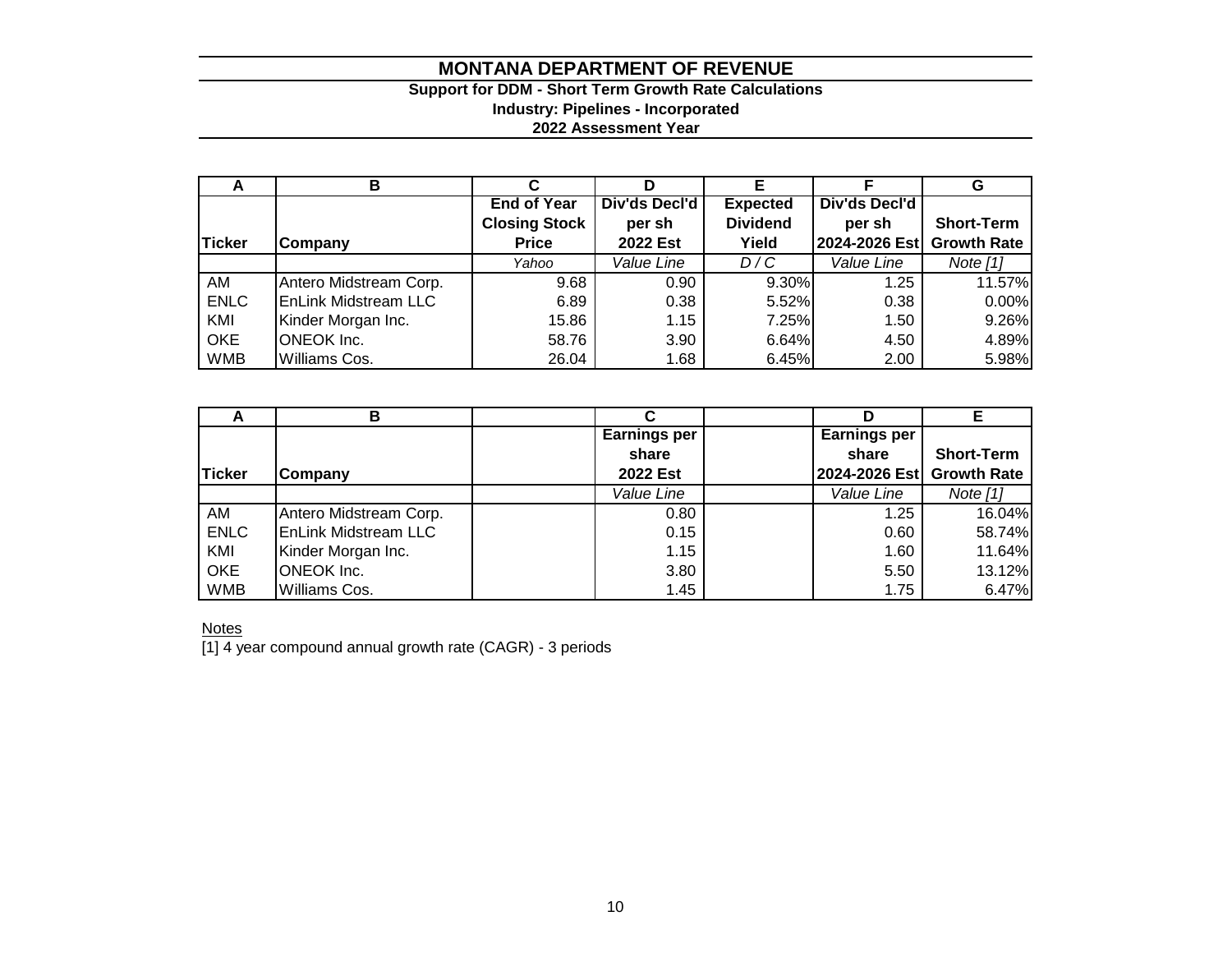#### **Support for DDM - Sustainable Long Term Growth**

**Industry: Pipelines - Incorporated**

**2022 Assessment Year**

|               | Dividend Growth Rate   |                                            | Stage 1                                                            |                                                  |                          |                               |                                                                         |                              |       |                |       |       |       |
|---------------|------------------------|--------------------------------------------|--------------------------------------------------------------------|--------------------------------------------------|--------------------------|-------------------------------|-------------------------------------------------------------------------|------------------------------|-------|----------------|-------|-------|-------|
| <b>Ticker</b> | Company                | Year End I<br><b>Stock</b><br><b>Price</b> | Expected<br><b>Short-Term</b><br><b>Dividend</b><br>Growth<br>Rate | Expected<br>Long-Term Expected<br>Growth<br>Rate | <b>Dividend</b><br>Yield | Internal<br>Rate of<br>Return | Implied<br><b>Sustainable</b><br>Long-Term<br><b>Growth Rate</b><br>(g) | <b>Initial</b><br>Investment | $D_1$ | D <sub>2</sub> | $D_3$ | $D_4$ | $D_5$ |
|               |                        |                                            |                                                                    |                                                  |                          | $Ke = IRR$ of                 | $q = IRR - \overline{Div}$ .                                            |                              |       |                |       |       |       |
|               |                        | Yahoo                                      | Note $[1]$                                                         | Note $[2]$                                       | $D_1/P_0$                | $D_1$ : $D_{500}$             | Yield                                                                   |                              |       |                |       |       |       |
| AM            | Antero Midstream Corp. | 9.68                                       | 11.57%                                                             | 4.70%                                            | 9.30%                    | 19.52%                        | 10.22%                                                                  | (9.68)                       | 0.90  | 1.00           | 1.12  | 1.25  | 1.39  |
| <b>ENLC</b>   | EnLink Midstream LLC   | 6.89                                       | $0.00\%$                                                           | 4.70%                                            | 5.52%                    | 7.77%                         | 2.25%                                                                   | (6.89)                       | 0.38  | 0.38           | 0.38  | 0.38  | 0.38  |
| KMI           | Kinder Morgan Inc.     | 15.86                                      | 9.26%                                                              | 4.70%                                            | 7.25%                    | 15.26%                        | 8.01%                                                                   | (15.86)                      | 1.15  | 1.26           | 1.37  | 1.50  | 1.64  |
| <b>OKE</b>    | <b>ONEOK</b> Inc.      | 58.76                                      | 4.89%                                                              | 4.70%                                            | 6.64%                    | 11.46%                        | 4.82%                                                                   | (58.76)                      | 3.90  | 4.09           | 4.29  | 4.50  | 4.72  |
| <b>WMB</b>    | Williams Cos.          | 26.04                                      | 5.98%                                                              | 4.70%                                            | 6.45%                    | 12.00%                        | 5.55%                                                                   | (26.04)                      | 1.68  | 1.78           | 1.89  | 2.00  | 2.12  |

|             | Earnings Growth Rate        |                                                 |                                                                    |                                                  |                          |                                    |                                                                         |                              | Stage 1 |                |       |       |       |  |  |
|-------------|-----------------------------|-------------------------------------------------|--------------------------------------------------------------------|--------------------------------------------------|--------------------------|------------------------------------|-------------------------------------------------------------------------|------------------------------|---------|----------------|-------|-------|-------|--|--|
| Ticker      | <b>Company</b>              | <b>Year End</b><br><b>Stock</b><br><b>Price</b> | <b>Expected</b><br><b>Short-Term</b><br>Earnings<br>Growth<br>Rate | Expected<br>Long-Term Expected<br>Growth<br>Rate | <b>Dividend</b><br>Yield | Internal<br>Rate of<br>Return      | Implied<br><b>Sustainable</b><br>Long-Term<br><b>Growth Rate</b><br>(g) | <b>Initial</b><br>Investment | $D_1$   | D <sub>2</sub> | $D_3$ | $D_4$ | $D_5$ |  |  |
|             |                             | Yahoo                                           | Note [1]                                                           | Note [2]                                         | $D_1/P_0$                | $Ke = IRR$ of<br>$D_1$ : $D_{500}$ | $q = IRR - Div.$<br>Yield                                               |                              |         |                |       |       |       |  |  |
| AM          | Antero Midstream Corp.      | 9.68                                            | 16.04%                                                             | 4.70%                                            | 9.30%                    | 23.26%                             | 13.97%                                                                  | (9.68)                       | 0.90    | 1.04           | 1.21  | 1.41  | 1.63  |  |  |
| <b>ENLC</b> | <b>EnLink Midstream LLC</b> | 6.89                                            | 58.74%                                                             | 4.70%                                            | 5.52%                    | 53.09%                             | 47.57%                                                                  | (6.89)                       | 0.38    | 0.60           | 0.96  | 1.52  | 2.41  |  |  |
| KMI         | Kinder Morgan Inc.          | 15.86                                           | 11.64%                                                             | 4.70%                                            | 7.25%                    | 17.10%                             | 9.84%                                                                   | (15.86)                      | 1.15    | .28            | 1.43  | 1.60  | 1.79  |  |  |
| OKE         | <b>ONEOK Inc.</b>           | 58.76                                           | 13.12%                                                             | 4.70%                                            | 6.64%                    | 17.46%                             | 10.82%                                                                  | (58.76)                      | 3.90    | 4.41           | 4.99  | 5.64  | 6.39  |  |  |
| <b>WMB</b>  | Williams Cos.               | 26.04                                           | 6.47%                                                              | 4.70%                                            | 6.45%                    | 12.33%                             | 5.88%                                                                   | (26.04)                      | 1.68    | .79،           | 1.90  | 2.03  | 2.16  |  |  |

Notes:

[1] From worksheet: DDM Short Term Growth Rate Calculations [2] From worksheet: Inflation & Real Growth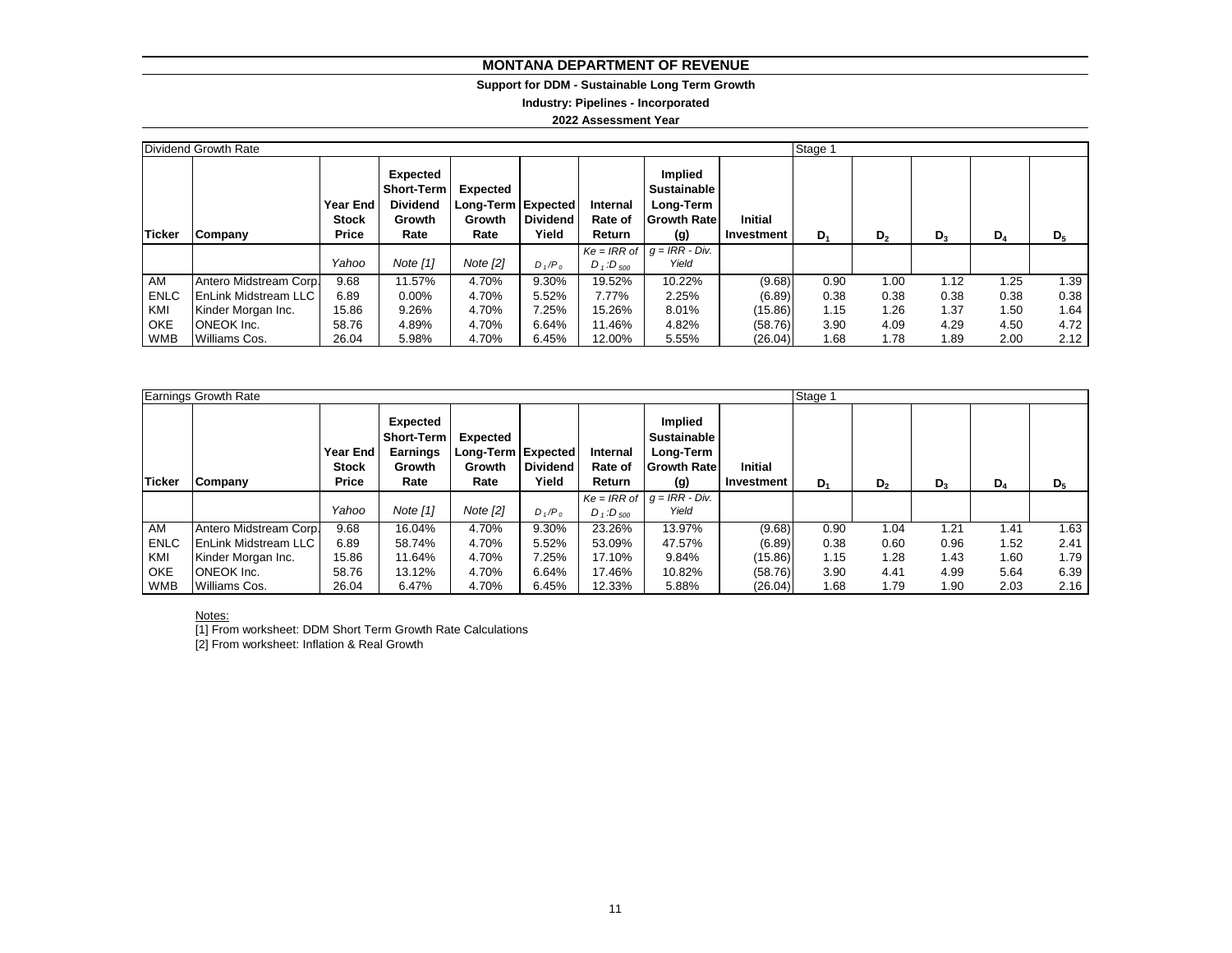#### **MONTANA DEPARTMENT OF REVENUE MONTANA DEPARTMENT OF REVENUE**

#### **Support for DDM - Sustainable Long Term Growth Support for DDM - Sustainable Long Term Growth**

**Industry: Pipelines - Incorporated Industry: Pipelines - Incorporated**

| Dividend Stage 2 |       |      |         |       |          |          |          |          |          |          |          |          |          |          |          | Stage 3  |          |                |  |
|------------------|-------|------|---------|-------|----------|----------|----------|----------|----------|----------|----------|----------|----------|----------|----------|----------|----------|----------------|--|
| <b>Ticker</b>    | $D_6$ | D,   | $D_{8}$ | $D_9$ | $D_{10}$ | $D_{11}$ | $D_{12}$ | $D_{13}$ | $D_{14}$ | $D_{15}$ | $D_{16}$ | $D_{17}$ | $D_{18}$ | $D_{19}$ | $D_{20}$ | $D_{21}$ | $D_{22}$ | $D_{500}$      |  |
|                  |       |      |         |       |          |          |          |          |          |          |          |          |          |          |          |          |          |                |  |
| AM               | 1.55  | 1.72 | 1.91    | 2.13  | 2.36     | 2.62     | 2.92     | 3.24     | 3.60     | 4.00     | 4.45     | 4.94     | 5.49     | 6.10     | 6.78     | 7.09     | 7.43     | 25,433,470,885 |  |
| <b>ENLC</b>      | 0.38  | 0.38 | 0.38    | 0.38  | 0.39     | 0.39     | 0.39     | 0.39     | 0.39     | 0.39     | 0.39     | 0.39     | 0.40     | 0.40     | 0.40     | 0.42     | 0.44     | 1,494,757,466  |  |
| KMI              | 1.79  | 1.95 | 2.12    | 2.31  | 2.52     | 2.74     | 2.99     | 3.26     | 3.55     | 3.86     | 4.21     | 4.59     | 5.00     | 5.45     | 5.93     | 6.21     | 6.51     | 22,272,871,174 |  |
| OKE              | 4.95  | 5.19 | 5.44    | 5.71  | 5.99     | 6.28     | 6.59     | 6.91     | 7.24     | 7.60     | 7.97     | 8.35     | 8.76     | 9.19     | 9.64     | 10.09    | 10.56    | 36,166,507,372 |  |
| WMB              | 2.24  | 2.38 | 2.52    | 2.67  | 2.82     | 2.99     | 3.17     | 3.35     | 3.55     | 3.76     | 3.98     | 4.22     | 4.47     | 4.73     | 5.01     | 5.24     | 5.49     | 18,793,923,623 |  |

| Earnings Stage 2 |         |                |         |         |          |          |          |          |          |          |          |          |          |          |          | Stage 3  |          |                            |
|------------------|---------|----------------|---------|---------|----------|----------|----------|----------|----------|----------|----------|----------|----------|----------|----------|----------|----------|----------------------------|
| <b>Ticker</b>    | $D_{6}$ | D <sub>7</sub> | $D_{8}$ | $D_{9}$ | $D_{10}$ | $D_{11}$ | $D_{12}$ | $D_{13}$ | $D_{14}$ | $D_{15}$ | $D_{16}$ | $D_{17}$ | $D_{18}$ | $D_{19}$ | $D_{20}$ | $D_{21}$ | $D_{22}$ | $D_{500}$                  |
|                  |         |                |         |         |          |          |          |          |          |          |          |          |          |          |          |          |          |                            |
| AM               | 1.88    | 2.17           | 2.50    | 2.88    | 3.32     | 3.83     | 4.42     | 5.09     | 5.87     | 6.77     | 7.80     | 8.99     | 10.37    | 11.95    | 13.78    | 14.43    | 15.10    | 51,712,703,730             |
| <b>ENLC</b>      | 3.74    | 5.81           | 9.01    | 13.98   | 21.68    | 33.64    | 52.19    | 80.96    | 125.60   | 194.85   | 302.28   | 468.95   | 727.52   | ,128.66  | .750.97  | 1,833.27 |          | 1,919.43 6,571,831,371,620 |
| KMI              | 1.99    | 2.21           | 2.45    | 2.73    | 3.03     | 3.37     | 3.75     | 4.17     | 4.63     | 5.15     | 5.73     | 6.37     | 7.08     | 7.87     | 8.75     | 9.16     | 9.59     | 32,840,017,515             |
| OKE              | 7.19    | 8.09           | 9.10    | 10.25   | 11.53    | 12.98    | 14.61    | 16.45    | 18.51    | 20.84    | 23.45    | 26.40    | 29.71    | 33.44    | 37.64    | 39.41    | 41.26    | 141,279,129,164            |
| <b>WMB</b>       | 2.30    | 2.44           | 2.60    | 2.76    | 2.94     | 3.12     | 3.32     | 3.53     | 3.76     | 4.00     | 4.25     | 4.52     | 4.81     | 5.11     | 5.44     | 5.69     | 5.96     | 20,405,163,085             |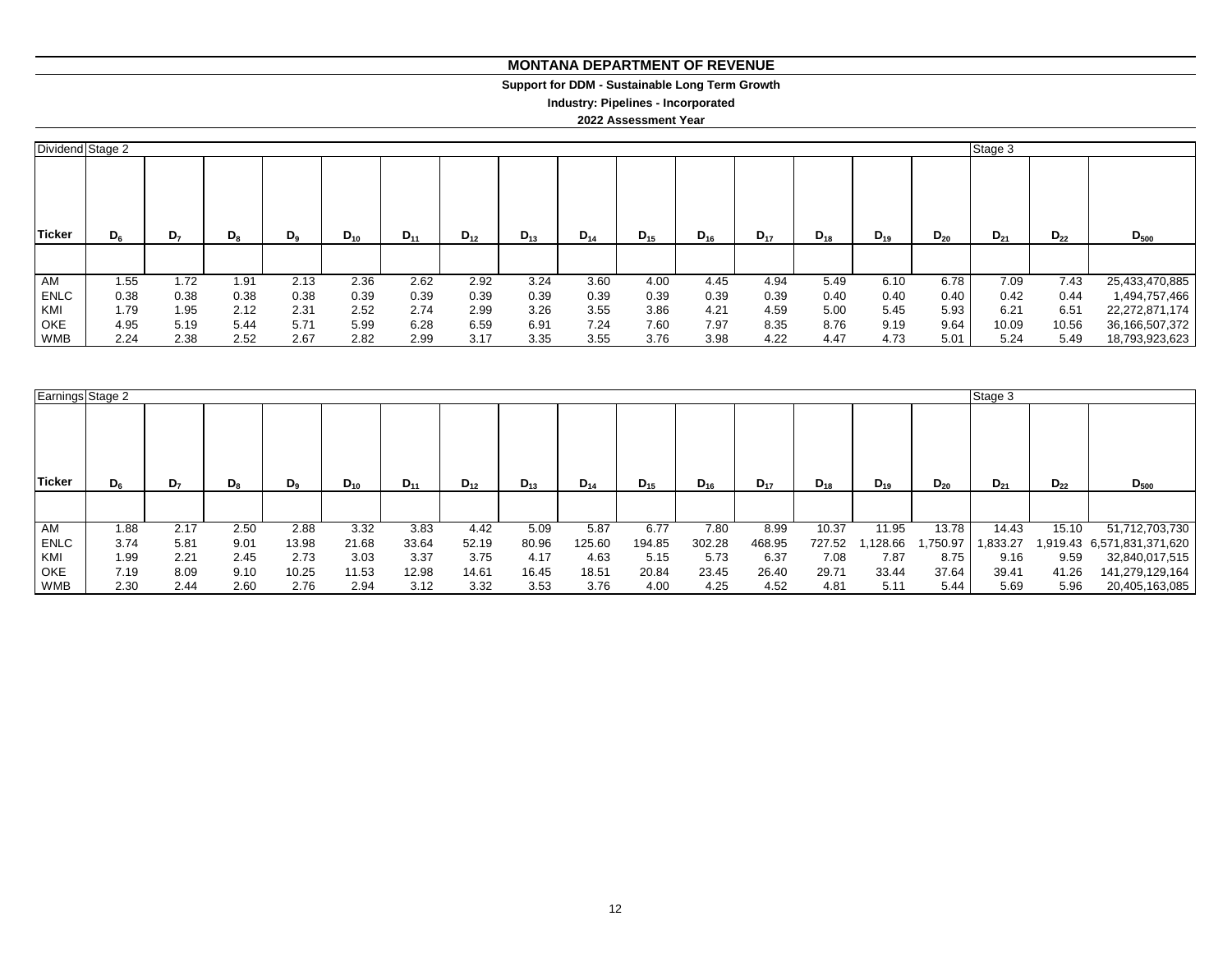# **Support for Yield Capitalization Rate - Debt Rating**

**Industry: Pipelines - Incorporated**

| A                    | в                      | C               | D                | Е                | F               |  |  |
|----------------------|------------------------|-----------------|------------------|------------------|-----------------|--|--|
|                      |                        |                 |                  | Moody's          |                 |  |  |
| <b>Ticker</b>        |                        | <b>Industry</b> | <b>Financial</b> | <b>Long Term</b> | <b>Yield to</b> |  |  |
| <b>Symbol</b>        | Company                | Group           | <b>Strength</b>  | Rating           | <b>Maturity</b> |  |  |
|                      |                        | Value Line      | Value Line       | Moodys.com       |                 |  |  |
|                      |                        |                 |                  |                  |                 |  |  |
| AM                   | Antero Midstream Corp. | <b>OILGAS</b>   | $C++$            | Ba2              | 5.31%           |  |  |
| <b>ENLC</b>          | EnLink Midstream LLC   | <b>OILGAS</b>   | C+               | Ba2              | 5.31%           |  |  |
| KMI                  | Kinder Morgan Inc.     | <b>OILGAS</b>   | Β                | Baa2             | 3.37%           |  |  |
| <b>OKE</b>           | <b>ONEOK Inc.</b>      | <b>OILGAS</b>   | B+               | Baa3             | 3.37%           |  |  |
| WMB                  | Williams Cos.          | <b>OILGAS</b>   | Β                | Baa2             | 3.37%           |  |  |
| <b>All Companies</b> |                        |                 |                  |                  |                 |  |  |
| Average              |                        |                 |                  |                  | 4.15%           |  |  |
| <b>Median</b>        |                        |                 |                  |                  | 3.37%           |  |  |
|                      | <b>Trimmed Average</b> |                 |                  | 4.02%            |                 |  |  |
| High                 |                        |                 |                  |                  |                 |  |  |
| Low                  |                        |                 |                  |                  | 3.37%           |  |  |
| Say                  |                        |                 |                  |                  | 4.15%           |  |  |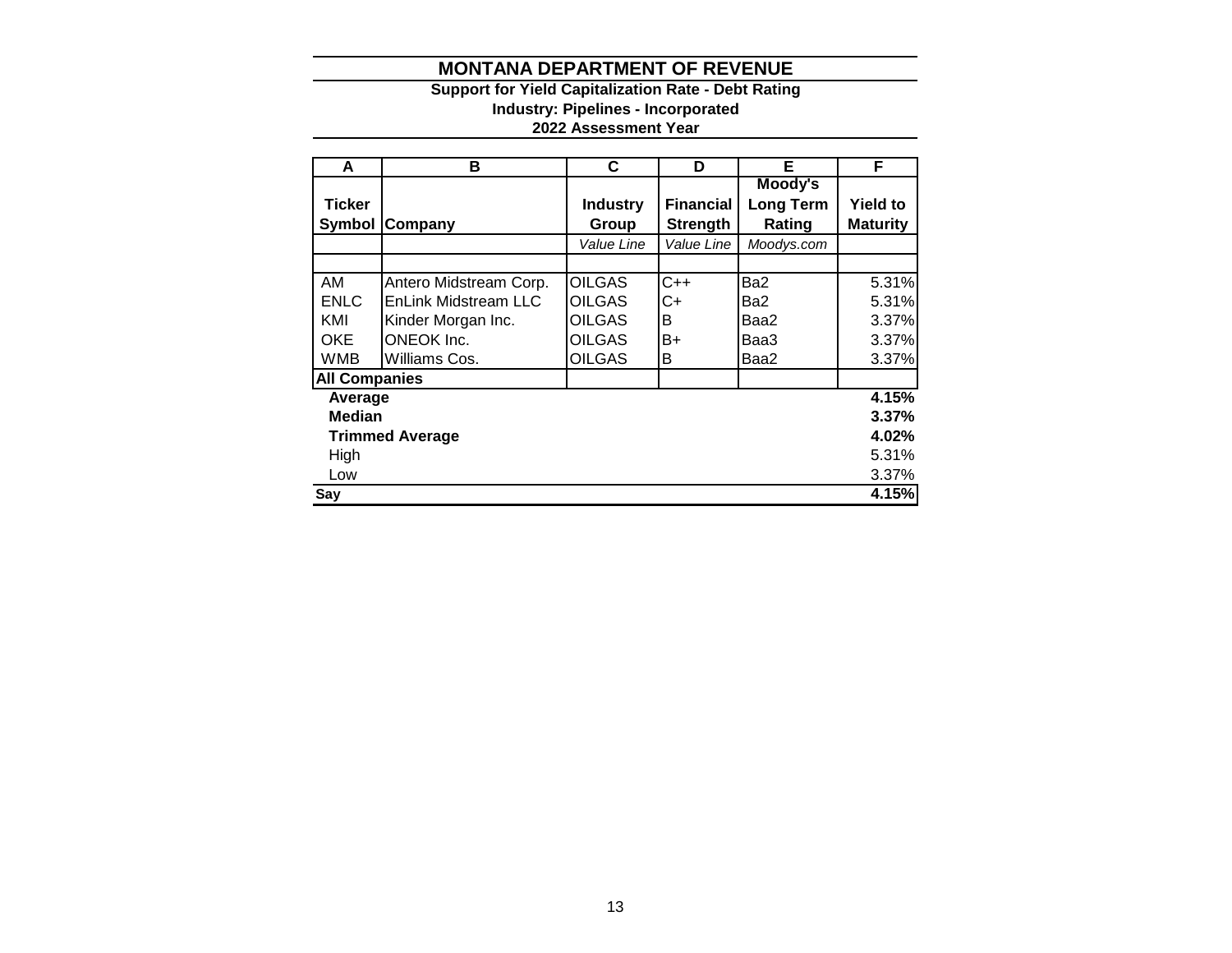#### **Support for Direct Capitalization - Equity Capitalization Rates**

**Industry: Pipelines - Incorporated**

|               | в                           | C              | D                  |                   |                          | G     | н           |          |                                                | n                       |                                               | м             | N                        | O                | Р                       | Ω           | R           |
|---------------|-----------------------------|----------------|--------------------|-------------------|--------------------------|-------|-------------|----------|------------------------------------------------|-------------------------|-----------------------------------------------|---------------|--------------------------|------------------|-------------------------|-------------|-------------|
|               |                             | End of<br>Year |                    |                   |                          |       | Ke          | Ke       |                                                |                         |                                               |               | Ke<br>Estimate -<br>Cash | Ke<br>Estimate - |                         |             |             |
|               |                             | Closing        |                    |                   |                          |       | Estimate    |          | Estimate - VL Historic                         | <b>VL Est</b>           |                                               | <b>VL Est</b> | Flow                     | Cash             |                         | <b>Book</b> |             |
| <b>Ticker</b> |                             | <b>Stock</b>   | <b>VL Historic</b> |                   | VL Historic   VL Est P/E |       | Earnings    |          | Earnings   Cash Flow   Cash Flow   VL Historic |                         |                                               | P/CF          | (Hist.                   |                  | Flow (Est. Market Value | Value       |             |
| Symbol        | <b>Company</b>              | Price          | <b>EPS</b>         | <b>VL Est EPS</b> | <b>P/E Ratio</b>         | Ratio | (Hist. P/E) |          |                                                |                         | (Est. P/E) Per Share   Per Share   P/CF Ratio | Ratio         | P/CF)                    | P/CF             | of Equity               | of Equity   | <b>MTBR</b> |
|               |                             | Yahoo          | Value Line         | Value Line        | C/D                      | C/E   | 1/F         | 1/G      |                                                | Value Line   Value Line | C/J                                           | C/K           | 1/L                      | 1/M              | Price x Shrs            | Value Line  | P/Q         |
| AM            | Antero Midstream Corp.      | 9.68           | 0.71               | 0.85              | 13.63                    | 11.39 | 7.33%       | 8.78%    | 1.38                                           | 1.15                    | 7.01                                          | 8.42          | 14.26%                   | 11.88%           | 4,614                   | 2,418       | 1.91        |
| ENLC          | <b>EnLink Midstream LLC</b> | 6.89           | 0.04               | 0.15              | 172.25                   | 45.93 | 0.58%       | 2.18%    | 0.41                                           | 1.35                    | 16.80                                         | 5.10          | 5.95%                    | 19.59%           | 3,337                   | 1,494       | 2.23        |
| KMI           | Kinder Morgan Inc.          | 15.86          | 0.78               | 1.15              | 20.33                    | 13.79 | 4.92%       | 7.25%    | 1.73                                           | 2.15                    | 9.17                                          | 7.38          | 10.91%                   | 13.56%           | 35,961                  | 30,823      | 1.17        |
| OKE           | ONEOK Inc.                  | 58.76          | 3.36               | 3.80              | 17.49                    | 15.46 | 5.72%       | 6.47%    | 3.77                                           | 4.85                    | 15.59                                         | 12.12         | 6.42%                    | 8.25%            | 26,215                  | 6,042       | 4.34        |
| WMB           | Williams Cos.               | 26.04          | 1.35               | 1.45              | 19.29                    | 17.96 | 5.18%       | 5.57%    | 2.52                                           | 3.00                    | 10.33                                         | 8.68          | 9.68%                    | 11.52%           | 31,654                  | 11,769      | 2.69        |
| Average       |                             |                |                    |                   | 48.60                    | 20.91 | 4.75%       | 6.05%    |                                                |                         | 11.78                                         | 8.34          | 9.44%                    | 12.96%           |                         |             | 2.47        |
| Median        |                             |                |                    |                   | 19.29                    | 15.46 | 5.18%       | 6.47%    |                                                |                         | 10.33                                         | 8.42          | 9.68%                    | 11.88%           |                         |             | 2.23        |
|               | <b>Trimmed Average</b>      |                |                    |                   | 19.04                    | 15.74 | 5.27%       | 6.43%    |                                                |                         | 11.70                                         | 8.16          | $9.00\%$                 | 12.32%           |                         |             | 2.28        |
| High          |                             |                |                    |                   | 172.25                   | 45.93 | 7.33%       | 8.78%    |                                                |                         | 16.80                                         | 12.12         | 14.26%                   | 19.59%           |                         |             | 4.34        |
| Low           |                             |                |                    |                   | 13.63                    | 11.39 | 0.58%       | 2.18%    |                                                |                         | 7.01                                          | 5.10          | 5.95%                    | 8.25%            |                         |             | 1.17        |
| Say           |                             |                |                    |                   |                          |       |             | $6.00\%$ |                                                |                         |                                               |               |                          | 11.00%           |                         |             | 2.28        |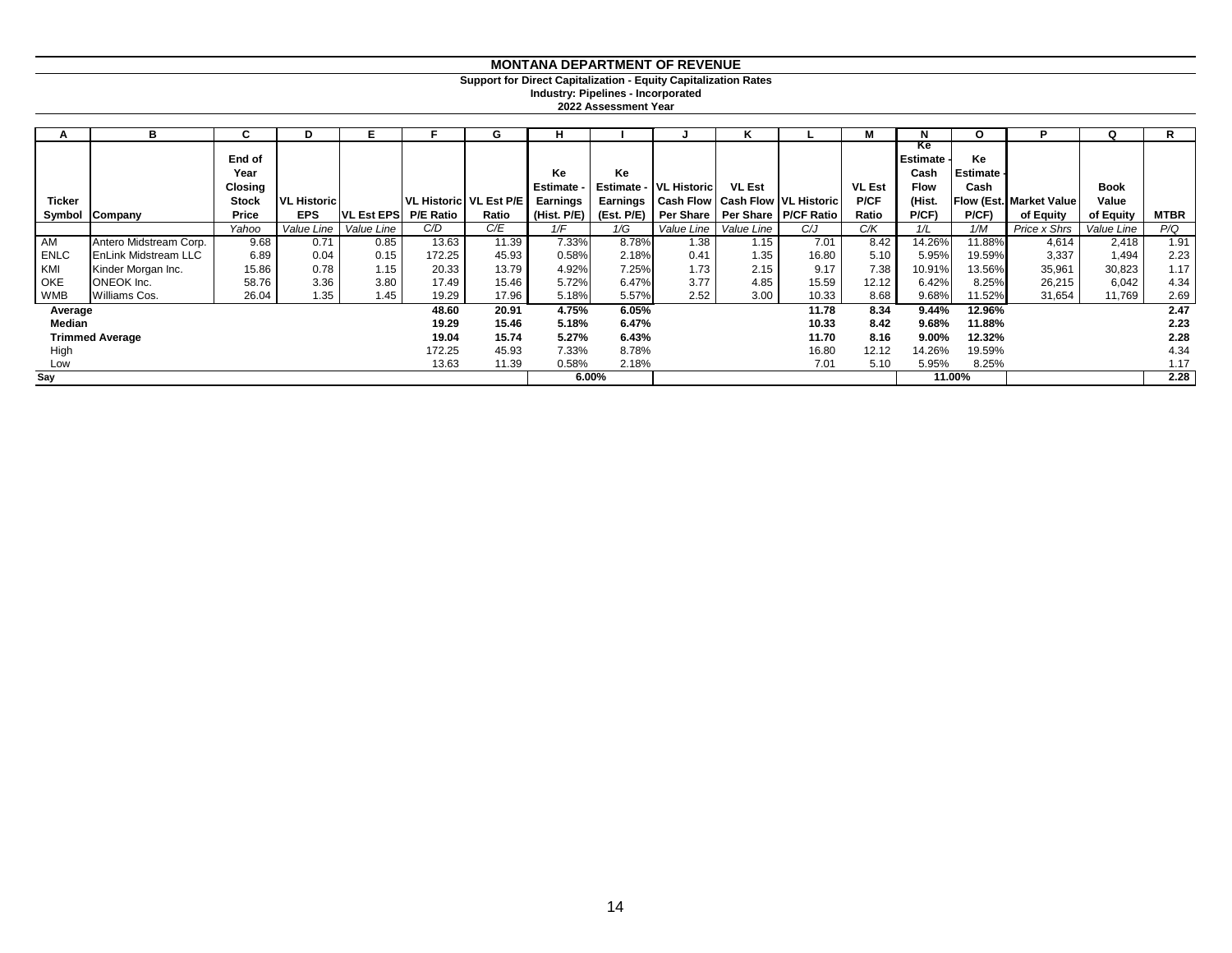#### **Support for Direct Capitalization - Debt Capitalization Rate**

**Industry: Pipelines - Incorporated**

**2022 Assessment Year**

# *(\$ in Millions)*

| A             | B                           | C                                           | D                 | E                    |                     | G                   | н                 |                      |             |
|---------------|-----------------------------|---------------------------------------------|-------------------|----------------------|---------------------|---------------------|-------------------|----------------------|-------------|
|               |                             | <b>Current Year</b><br><b>Previous Year</b> |                   | <b>Previous Year</b> | <b>Current Year</b> | <b>Current Year</b> | Average           | <b>Current Yield</b> | <b>MTBR</b> |
| Ticker        | <b>Company</b>              | <b>Interest Exp.</b>                        | <b>MV LT Debt</b> | <b>BV LT Debt</b>    | <b>MV LT Debt</b>   | <b>BV LT Debt</b>   | <b>MV LT Debt</b> |                      |             |
|               | Source                      | 10-K                                        | $10-K$            | 10-K                 | 10-K                | 10-K                | $(D+F)/2$         | (C/H)                | (F/G)       |
| AM            | Antero Midstream Corp.      | 110                                         | 3,109             | 3,123                | 3,257               | 3,092               | 3,183             | 3.47%                | 1.05        |
| <b>ENLC</b>   | <b>EnLink Midstream LLC</b> | 239                                         | 4,318             | 4,594                | 4,520               | 4,364               | 4,419             | 5.40%                | 1.04        |
| KMI           | Kinder Morgan Inc.          | ,492                                        | 39,622            | 34,689               | 37,778              | 33,320              | 38,700            | 3.86%                | 1.13        |
| OKE           | <b>ONEOK</b> Inc.           | 733                                         | 16,336            | 14,236               | 15,643              | 13,643              | 15,990            | 4.58%                | 1.15        |
| <b>WMB</b>    | Williams Cos.               | 1,190                                       | 27,043            | 22,344               | 27,768              | 23,675              | 27,406            | 4.34%                | 1.17        |
|               | <b>All Companies</b>        | 3,764                                       |                   |                      | 88,966              | 78,094              | 89,697            | 4.20%                | 1.14        |
| Average       |                             |                                             |                   |                      |                     |                     |                   | 4.33%                | 1.11        |
| <b>Median</b> |                             |                                             |                   |                      |                     |                     |                   | 4.34%                | 1.13        |
|               | <b>Trimmed Average</b>      |                                             |                   |                      |                     |                     |                   | 4.26%                | 1.11        |
| High          |                             |                                             |                   |                      |                     |                     |                   | 5.40%                | 1.17        |
| Low           |                             |                                             |                   |                      |                     |                     |                   | 3.47%                | 1.04        |
| Say           |                             |                                             |                   |                      |                     |                     |                   | 4.30%                | 1.11        |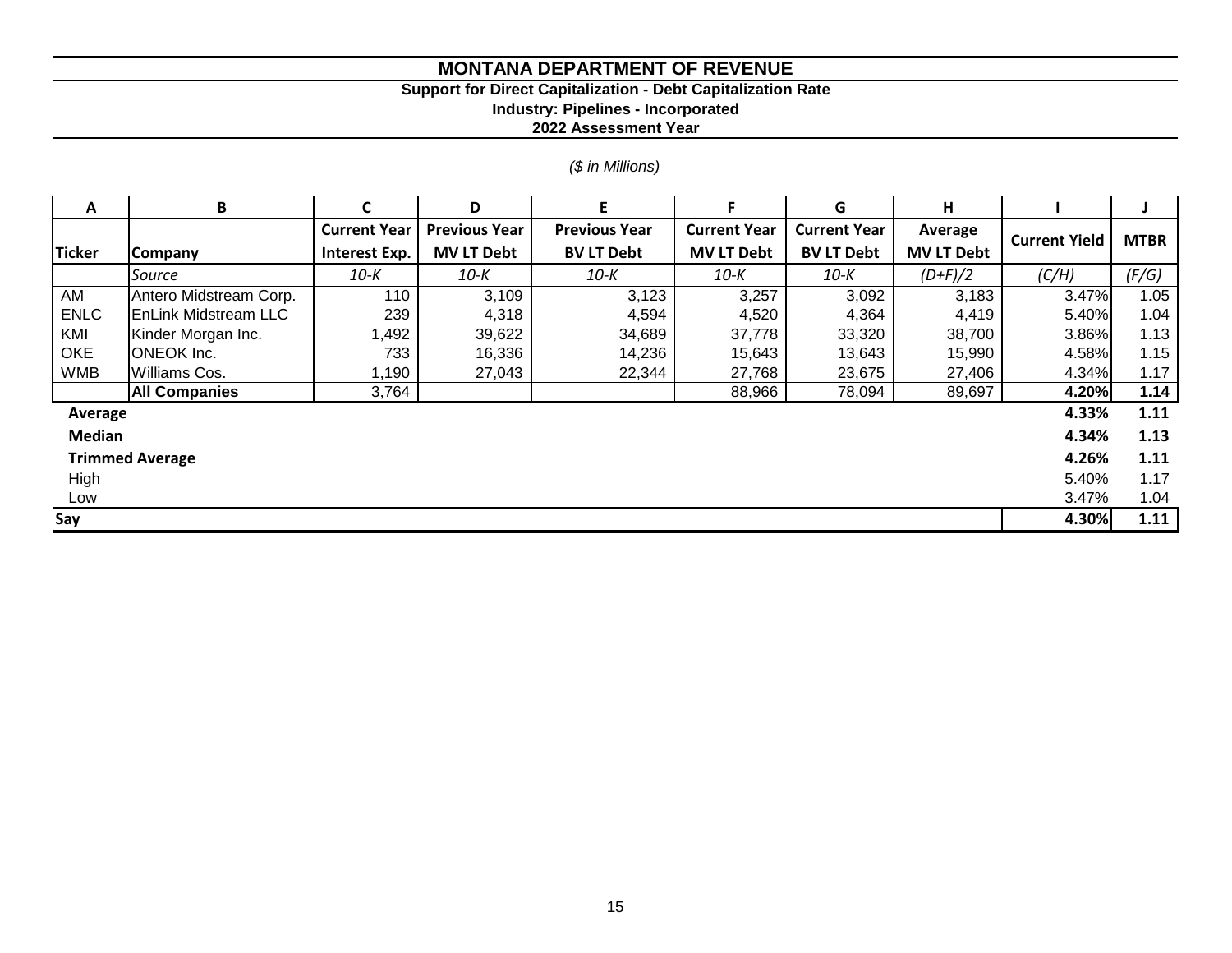**Support of Stock Price - From YAHOO Finance**

**Industry: Pipelines - Incorporated**

|             |                              | <b>End of Period Closing Stock Price</b> |       |       |       |       |            |       |       |       |       |       |       |
|-------------|------------------------------|------------------------------------------|-------|-------|-------|-------|------------|-------|-------|-------|-------|-------|-------|
|             |                              |                                          |       |       | n.    |       | $^{\circ}$ |       | 10    |       | 12    | 13    | 14    |
| A           | в                            | ◠<br>u                                   | D     |       |       | G     | н          |       |       | n     |       | M     | N     |
|             |                              |                                          |       |       |       |       |            |       |       |       |       |       |       |
|             |                              |                                          |       |       |       |       |            |       |       |       |       |       |       |
| lTicker     | <b>Company</b>               | Jan.                                     | Feb.  | Mar.  | Apr.  | May.  | Jun.       | Jul.  | Aug.  | Sep.  | Oct.  | Nov.  | Dec.  |
| AM          | Antero Midstream Corp.       | 8.10                                     | 8.82  | 9.03  | 8.64  | 9.60  | 10.39      | 9.50  | 9.61  | 10.42 | 10.64 | 9.71  | 9.68  |
| <b>ENLC</b> | <b>IEnLink Midstream LLC</b> | 3.89                                     | 3.85  | 4.29  | 4.63  | 4.88  | 6.39       | 5.57  | 5.39  | 6.82  | 7.85  | 6.51  | 6.89  |
| KMI         | Kinder Morgan Inc.           | 14.08                                    | 14.70 | 16.65 | 17.05 | 18.34 | 18.23      | 17.38 | 16.27 | 16.73 | 16.75 | 15.46 | 15.86 |
| <b>OKE</b>  | <b>ONEOK</b> Inc.            | 39.83                                    | 44.29 | 50.66 | 52.34 | 52.74 | 55.64      | 51.97 | 52.52 | 57.99 | 63.62 | 59.84 | 58.76 |
| <b>WMB</b>  | Williams Cos.                | 21.23                                    | 22.84 | 23.69 | 24.36 | 26.34 | 26.55      | 25.05 | 24.69 | 25.94 | 28.09 | 26.79 | 26.04 |